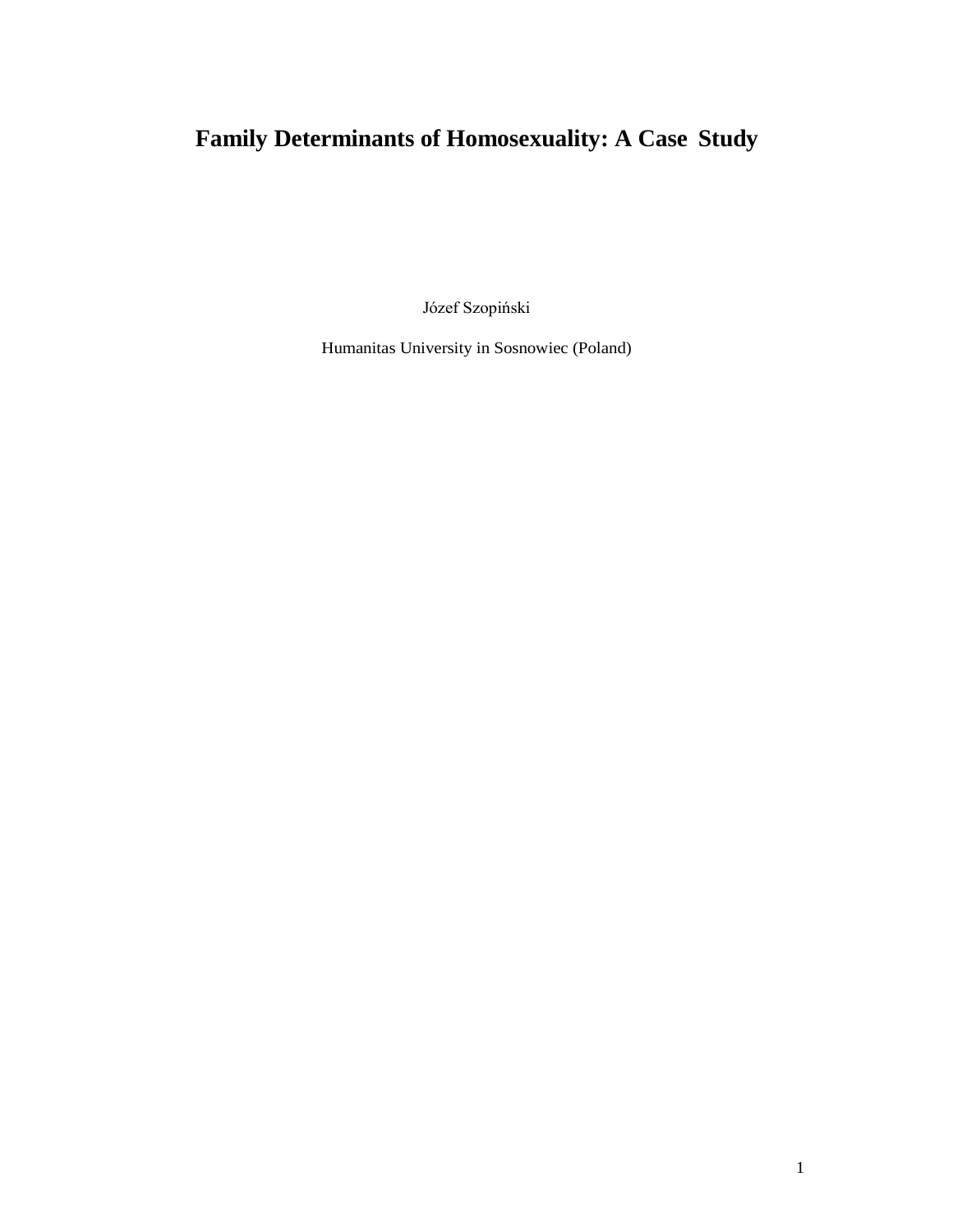# **Abstract**

Deficiencies in the parental relationship—emotional dismissal or actual disappearance of a parent—may cause a traumatic situation to arise within a family unit. Often such events will cause a child to make efforts to replace the missing parent by becoming a surrogate partner to the remaining parent. Three elements—the absence of a bond between parents, the undervaluation of the father, and erotic entanglement—appear to be constitutive to homosexuality. From their existence appears a wealth of varying symptoms which cannot be eliminated without rebuilding the constitutive elements. In an environment suffused with emotional and erotic entanglement, homosexuality may provide protection against incest.

*Keywords*: family relations, fusion, entanglement, homosexuality.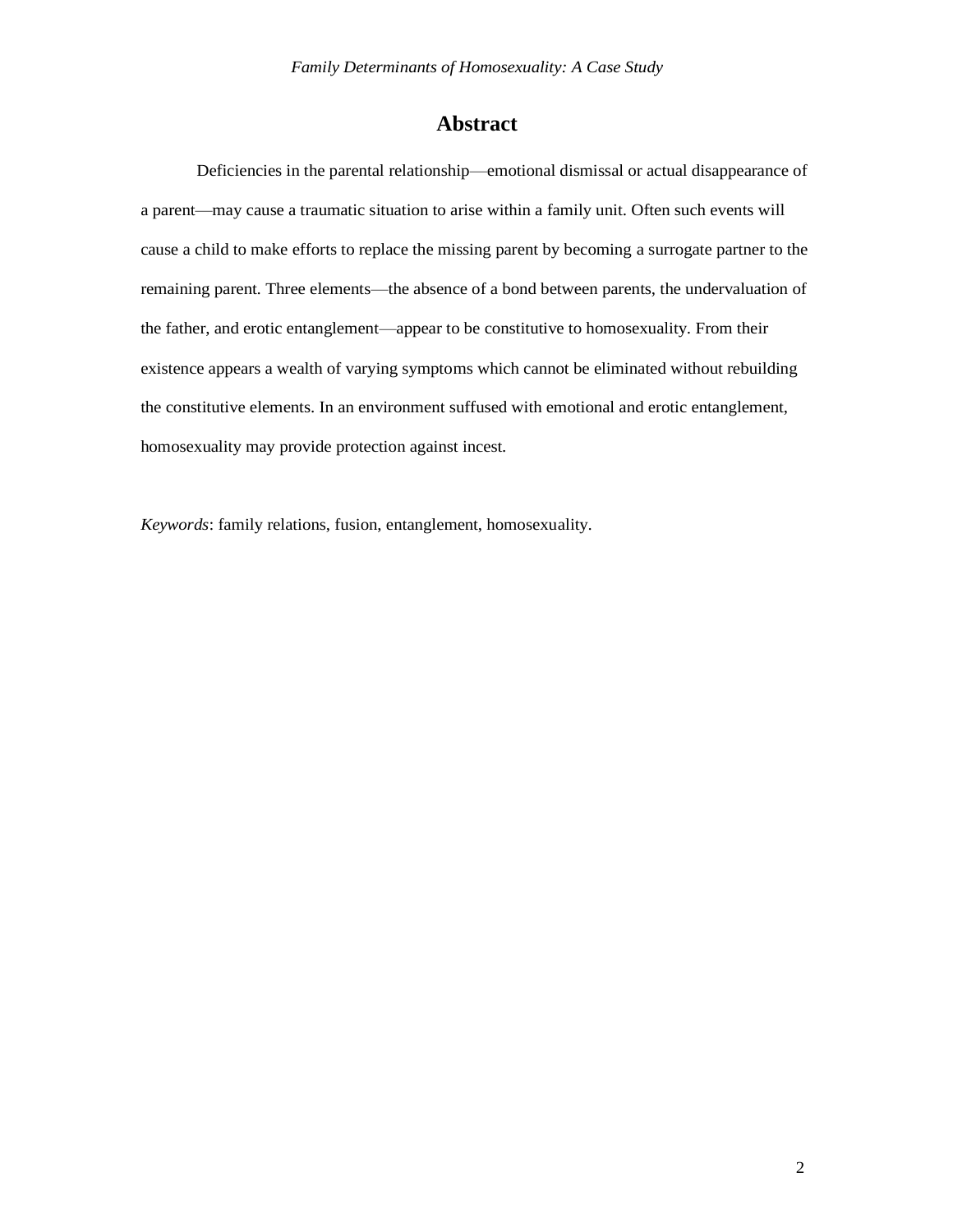# **Introduction**

The goal of this article is to present a typical case study of a young homosexual man in his natural family context, and the stages of the restoration of his original orientation and identity as a heterosexual. Howard Gruber, a famous American researcher of creativity issues, favored case study over other methods of research (1980). He simply avoided the laboratory, where things can be analyzed (i.e.,  $n = 30$ ,  $n = 60$ , etc.), and concentrated on case study where  $n = 1$ , because the individual case is worth knowing. Gruber's research concentrated on analyzing notes, diaries, and manuscripts of such great personalities as Vincent van Gogh, Sigmund Freud, and Albert Einstein.

In accordance with case study methodology, exhaustive efforts have been made to provide answers to the question regarding *how* the given environment and situation came to be (Yin, 2009). A further question can be investigated, namely, what is the probability of observing this same outcome for other men or *repeated occurrences* of homosexuality where similar family dynamics exist. This would give a basis for *generalization* (Lee, 1989; Darke, Broadbent & Shanks, 1998) as well as opposition to the opinion of Freud in terms of homosexuality. Freud regarded homosexuality as irreversible. Take, for example, a letter written to the mother of a homosexual (Freud, 1951): *"Question: can I presume that you are thinking that I can replace homosexuality with heterosexual behavior? The answer is that, taking things in general, we cannot promise that this is possible."* Knowing the conjectures of biographers suspicious of Freud being a homosexual (Gay, 1995), it is understandable that Freud's response appears to dismiss and trivialize the problem. Socarides (1995) endeavors to deter contemporary psychiatrists from taking such a stance. Freud's followers include the relationship with the object in their considerations. Modern scholars of homosexuality focus on the study subject's bad relationship with his father (Bieber & Bieber, 1979) or overprotective mother (Fitzgibbons, 1999).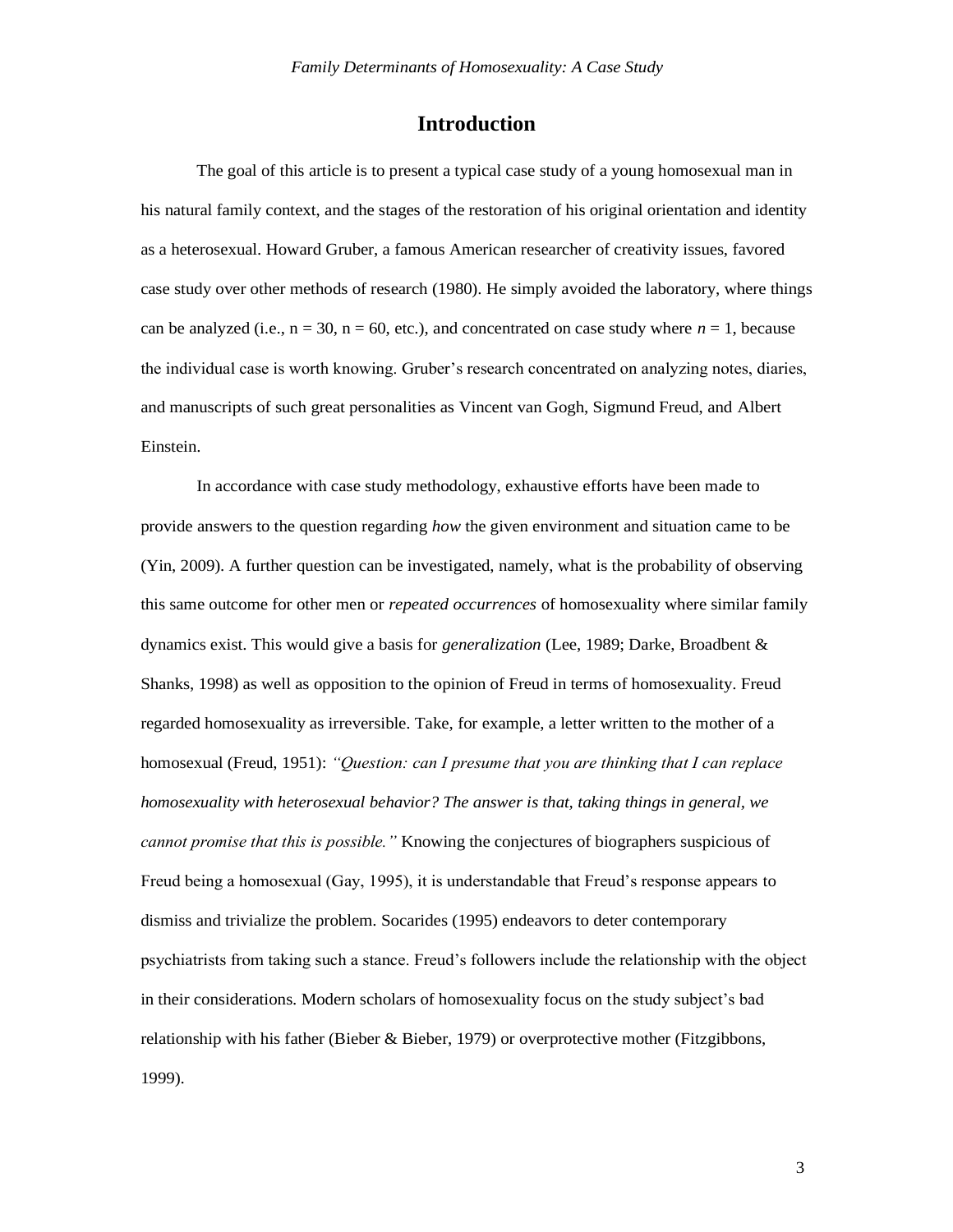Nicolosi and Nicolosi, a married couple, (2002) differ from most other authors with a more comprehensive look at the problem. They go the furthest with regards to the prevention of homosexuality, without losing sight of the whole family and by making the connection between homosexuality and a deficit in the parents' bond. My observation over forty years of family and marriage counseling is that an understanding of the family contributes to a richer and fuller process. The connection between the parent's bond and homosexuality is an important issue I write about comprehensively in my recently published book (Szopiński, 2016).

Case study allows for a straightforward construction of a model of homosexuality. The development of homosexuality stems from skepticism towards forming satisfying relationships between a man and a woman (Fitzgibbons, 1999). This may result from experiencing a lack of good relationships and bonds between parents, perhaps precipitated by an absent or unappreciated father, or an unsatisfying mother/father relationship which causes the mother to seek an emotional, erotic intimacy with her son. A woman who loves her husband is happy when her little boy runs to his father. It would never occur to her to tell (even non-verbally) the joyful child running to his father, "Stop, don't go to your father!"

Three important elements are generally present in homosexual men: the absence of a bond between parents, the undervaluation of the father, and erotic entanglement. Their existence nurtures a wealth of varying symptoms which cannot be eliminated without rebuilding these constitutive elements. While Freud brings much to psychology, the intra-psychological concept of the Oedipus complex constrained his thinking by disallowing him to take the next mental step to something worse, i.e., that homosexuality has the function of defending the son against incest. However, systematic observation of the family as a whole is capable of supplementing this theoretical limitation.

Deficiencies in a parental relationship, specifically emotional dismissal or the actual disappearance of a parent, may cause a traumatic situation to arise within a family unit. For example, when disturbed by some troubling interaction between parents, a child may attempt to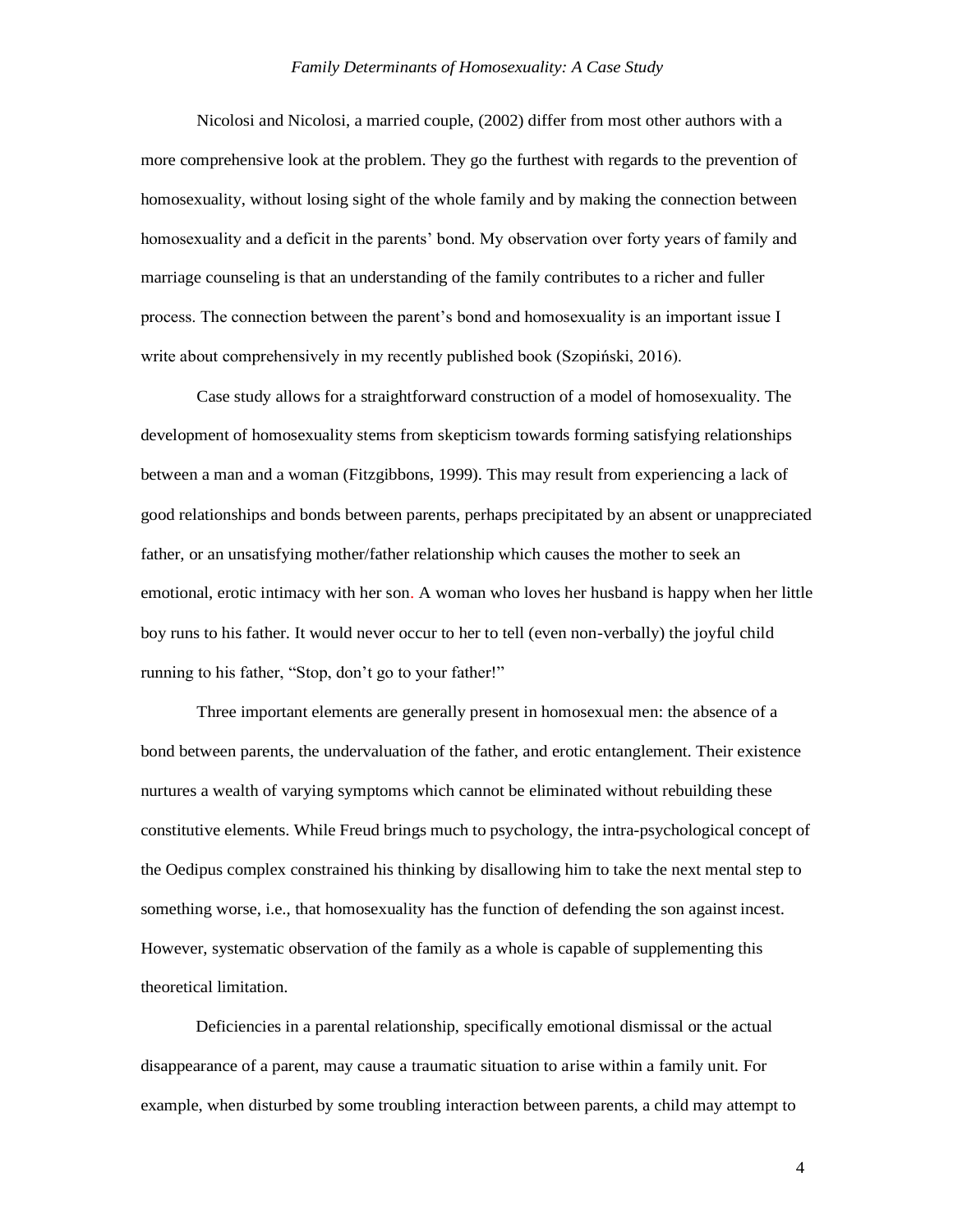fill the emotional void in order to help them. In effect, the missing parent is replaced by the child who becomes de facto the surrogate partner of the remaining parent. Entering such an entangled emotional and erotic relationship with one of the parents leads to the development of defense mechanisms which facilitate the child's survival in this strange and unnatural framework.

Scars are inevitable and they persist. Sometimes the mechanism may present as an inability to grow and mature. At other times the more serious form (e.g., homosexuality) becomes apparent. This level of entanglement has been well known for centuries. The peculiar relation between mother and son was discussed long ago in ancient literature. Consider for example, Sophocles' *Oedipus Rex*. In recent times, it has not only been a subject of interest for psychiatrists and psychologists, but also in art (e.g., Rafal Olbiński, *Oedipus Rex*) and in film (*Savage Grace*  from 2007<sup>1</sup>; *The Decalogue after the Decalogue* from 2008; and *I Killed My Mother* from 2009<sup>2</sup>).

The basic components of this kind of entanglement will be outlined in this article. The impact upon a child caught in this situation will also be considered. Both aspects will be illustrated by the case of a 28-year-old man who, during a two-year-long process of psychotherapy, identified an erotic entanglement with his mother and how, for him, homosexuality served as a defense against this entanglement. In this case, having the opportunity to establish clear boundaries in family relationships during therapy allowed him to return to his heterosexual identity.

<sup>&</sup>lt;sup>1</sup>This film shows the psychological truth and faithfully reproduces details of the process of entangling the son by the mother, who provokes and seduces him sexually and has sexual relations with him. Afterwards the son kills his mother, stabbing her in the abdomen, and sits down on the floor next to her body while eating sandwiches. After psychological in-patient treatment, he comes back to his grandmother who takes care of him. In a short time, he also kills her with a knife. The film is based on a true story.

<sup>&</sup>lt;sup>2</sup>The director does not try to conceal his homosexual orientation. What is most striking in the film is the excessive and realistic exposition of homosexual sex, with the concealing and masking of the erotic relation with his mother. The film may be a visual illustration of the homosexual theme for psychology students; only the possibility of therapy is missing.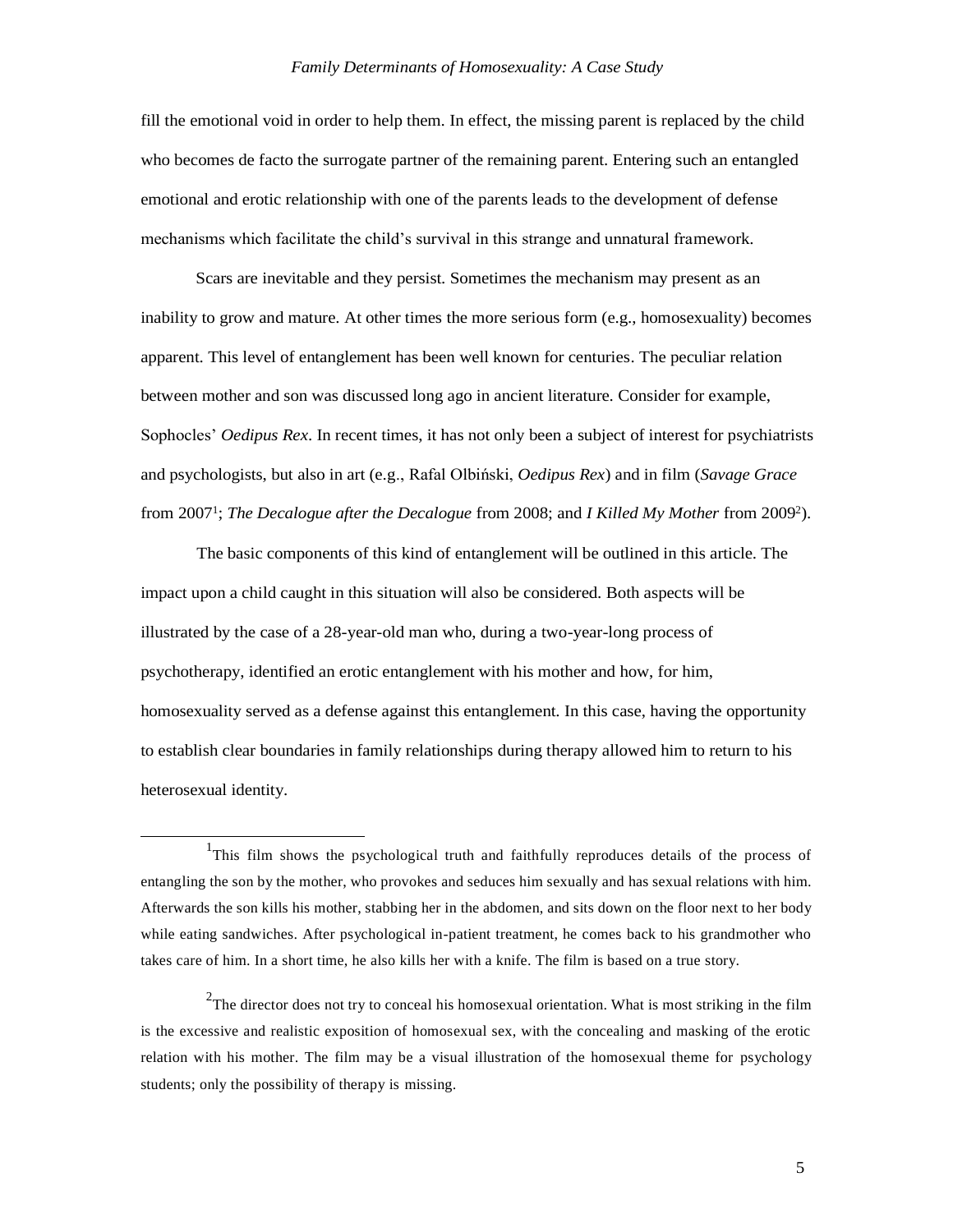### **Elements of the Mother/Son Entanglement**

### *Insufficiency of the Parents' Bond*

Aspects of the Oedipus complex may emerge when difficult situations erupt between a married couple. Mothers deprived of emotional support from their husbands are known to look for that support from their children, especially their sons (Szymczyk, 2013). At a very early age, even in the first or second year of life, a child will begin to identify the quality of the relationship between the mother and father (Mahler, Pine & Bergman, 1975). For example, a child will notice when parents, although living in a shared home, have separate lives and spend decreasing time together. They may argue or almost completely ignore one another and drift apart. A wife may be dominated by her husband or a husband may assume a childlike role rather than that of a true partner.

Less rancorous scenarios better accommodate a child's self-identification process (Urbaniak, 1996). The process will be more positive if a clear and accurate understanding of the dynamics within the family setting is established, namely, the assumption of parental roles appropriately referenced to each other and to the child.

The basic components of this kind of entanglement will be outlined in this article. At the beginning of therapy, the 28-year-old man noted:

As I started to mature and become physically similar to my father, I began to shave. Then my mother began to reject me, so I started to want to more resemble a girl, so as to not lose her love but rather gain her acceptance. Thoughts came to me about how my father was bad, a drunk, violent, he didn't wash, he smelled, and I didn't want to be that kind of man. Today I know that those judgments were not my own, but my mother's, who pushed her husband away.

It is hard to decide if the mother, having lost the bond with her husband, always builds a bad image of the father, or if she only makes it sharper. However, being guided by her own interest, she by no means straightens it out. A dynamic develops here where an adolescent son may want to compensate for his mother's loss by replacing his impaired father, but this situation stirs up two opposite emotions in him. On the one hand, he wants to give his mother more than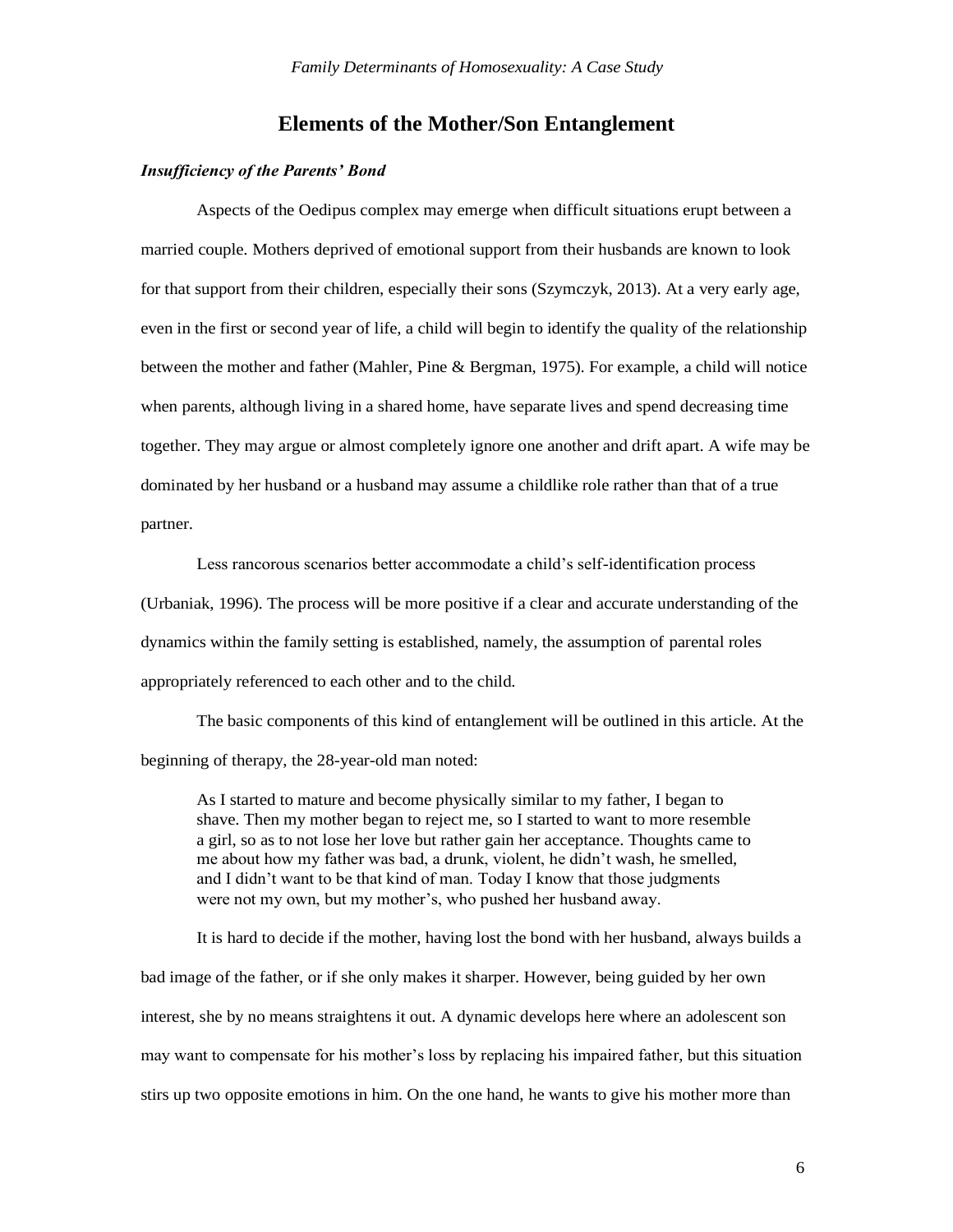his father can give, but on the other hand, guilt may arise for having mentally annihilated his father. Participation in shaping the involvement of both the mother and son should be emphasized. Indeed, the deficient bond with the spouse does not have to be an objective fact. The adolescent son can subjectively judge the father as too cold to show feelings for the mother, which is why he takes this role.

Bion (1959) introduced the concept of an attack on the bond. He described how a psychotic personality attacks the importance of thoughts and survives by destroying the connections between them. This process is described in metaphorical form as an attack on sex between the parents. Britton (1989) believes that the mental denial of sex between parents has serious consequences: the inability to form relationships and an explanation of the causes of sterile sex manifested (for example, in masturbation, pornography, and homosexuality). This mechanism is made graphically clear by a client's drawing (pictures 1 and 2) during therapy sessions entitled, "My parental relationships*.*" 3

<sup>&</sup>lt;sup>3</sup>NOTE: The illustrations included in this article are not all associated with one individual. They are used to further explain aspects of the entanglement mechanism.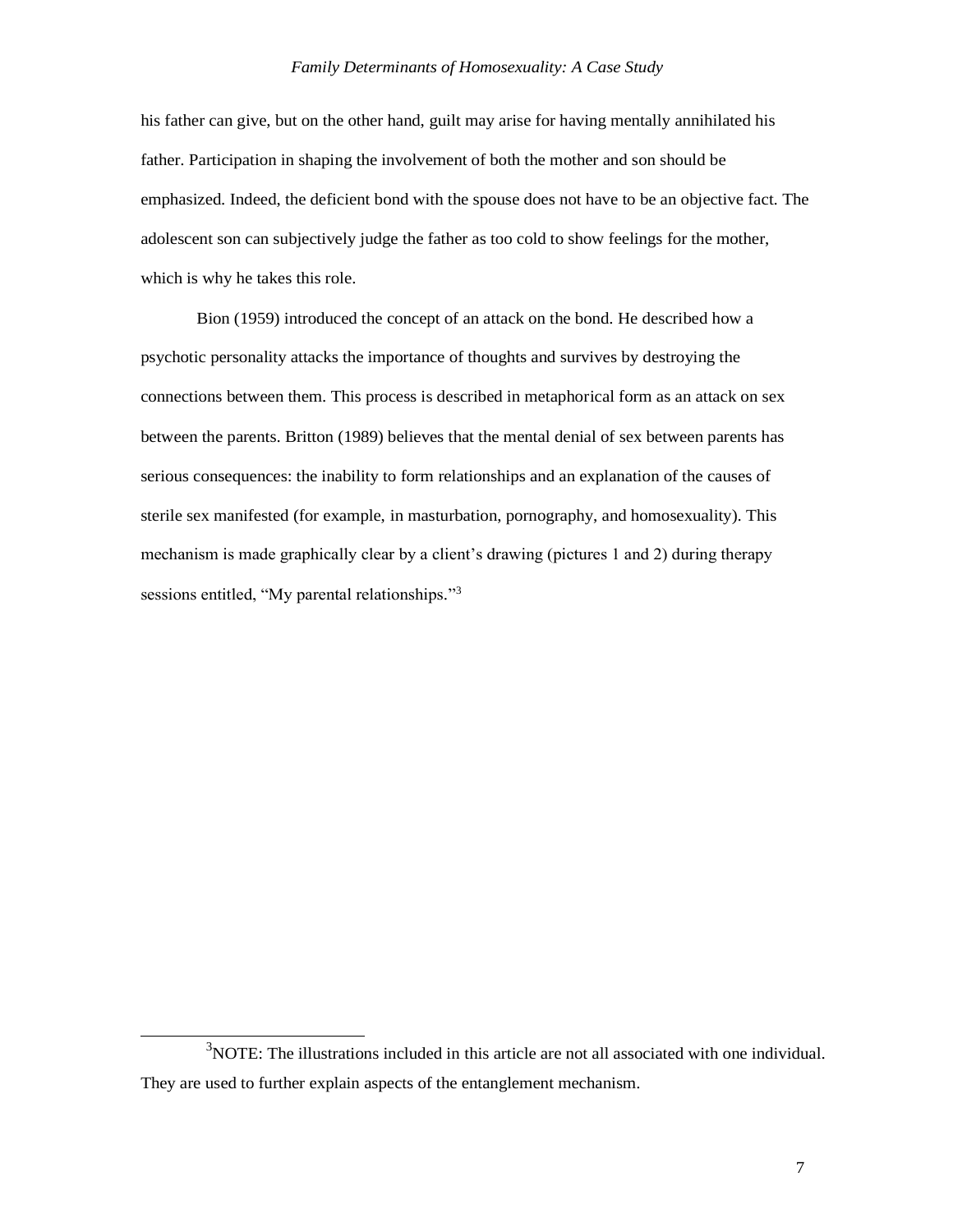

Picture 1



Picture 2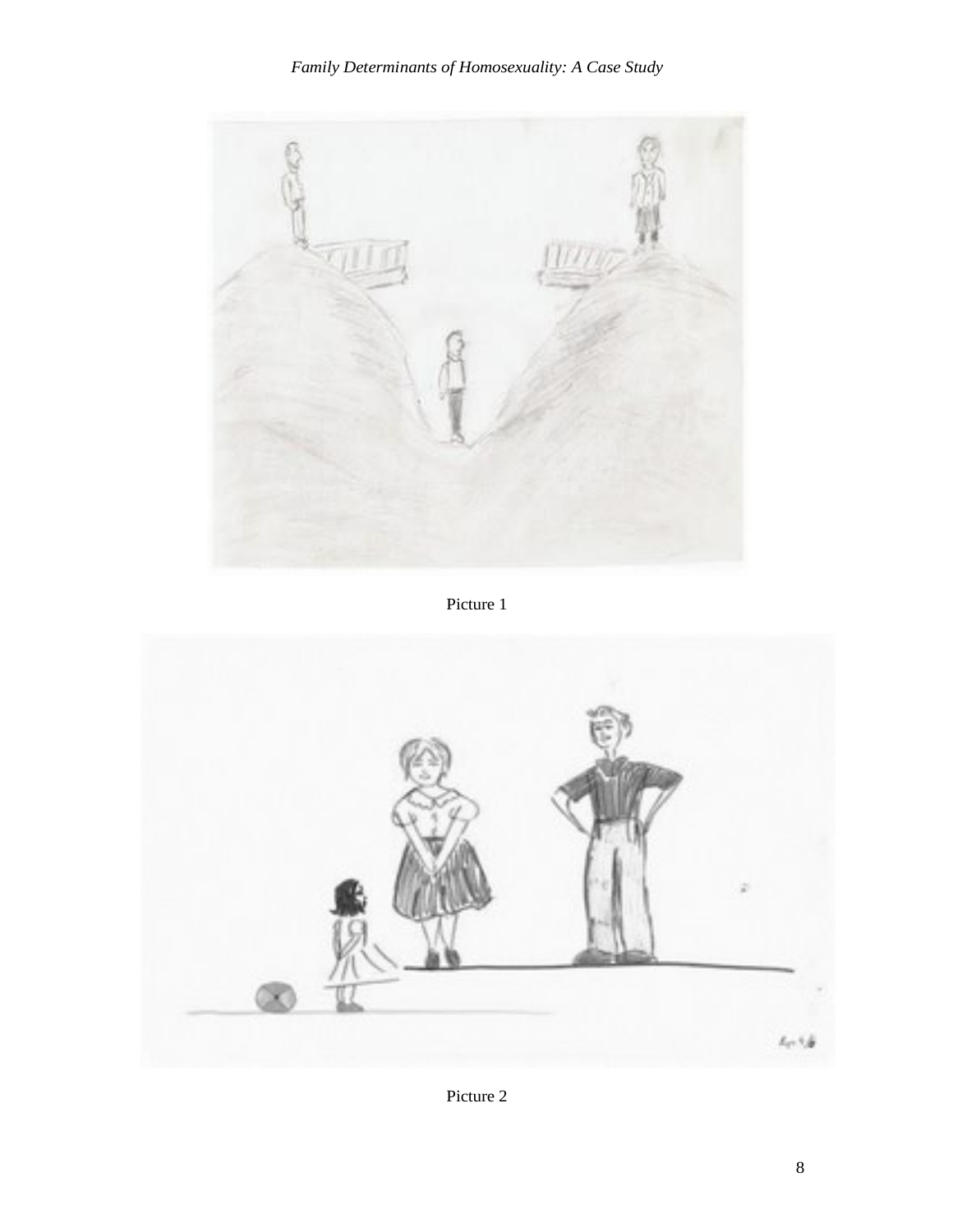#### *A Bad Image of One's Father*

Socarides (1975) writes: *"The homosexual consistently describes his father as weak, passive and distant; or as angry, cold, and brutal" (p. 145).* With this premise in mind, it is argued that the father's absence or *emotional*—not necessarily *physical*—elimination from the parental relationship takes place. This contributes significantly to entanglement. His being simply cast aside beyond the borders of the relationship creates a 'vacant space' beside the mother, which the growing boy feels obliged to fill in order to compensate for her existing situation.

Compared with the intrinsic and extrinsic conflict generated by the serious boundary issues associated with an Oedipal complex (Kutter, 1998), the erotic-type bonding that may occur in any mother/son relationship results in something much less. A stronger feeling of dependence rooted in the early-childhood mother/child relationship appears to ameliorate the issue. By way of highlighting this dichotomy consider the following comment made by my client: "I felt in that moment a vague fear, and at the same time anger, that my mother was not allowing me to grow, that she was creating a conflict between my father and me."

He also noted:

My mother did not respect my deep, real feelings. I remember as a 10-year-old in the bathroom taking a bath, in my father's presence my mother tried to check the mobility of my foreskin in order to rule out pseudo-phimosis. It was difficult to avoid having an erection.

This event from his childhood must have weighed upon the client since he revealed it early on during the first therapeutic session. Possibly the presence of both his mother and father at that moment could have been for him a form of showing his mother that, like the father, he could also have an erection and fulfill her.

In this situation, the boy is compromised by his mother's action. It makes it difficult for him to enjoy a less conflicted mother/child relationship, which may, in turn, have allowed more typical sexual development. In light of his experience, the following comment from himis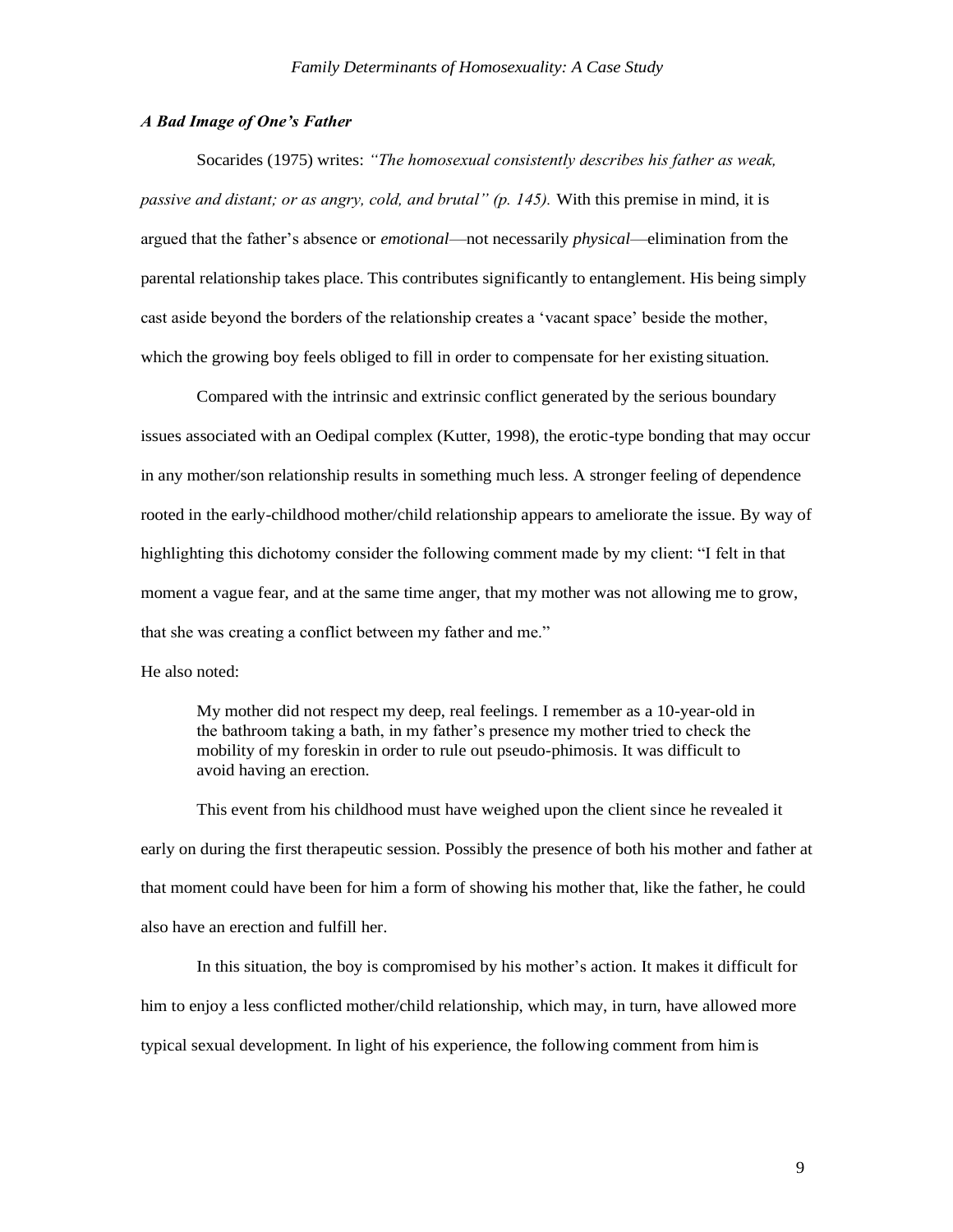interesting: "I noticed that computer games protected me from entering into a sexual relationship with my mother, because thanks to them I could feel like a little boy."

Experience has shown that a person seeking therapy is, initially, more easily able to express unequivocal negative emotions with respect to the bad parent. Expressing perceptions regarding a toxic relationship with the good parent is more difficult and occurs at a later stage of the therapy. In any event, for the most part, the mechanism will be the same: regardless of the child's age or maturity, it is formulated by the hand of the other parent—an **idealized motherwoman**. In fact, a symmetric relationship develops in which the child is idealized by the mother. In this case the client admits: "I love my mother....... I fell in love with her, she is beautiful. She is my goddess. I want to always be there for her, I never want to leave her, I always want to be at her side."

The question arises here of whether the man in the street may be dreaming about sex with a goddess. Indeed, he could sully her. This subtle and delicate barrier on the one hand allows remedying the faulty relation of the mother and the father, and on the other, efficiently defends against completely assuming the role of the mother's sexual partner. This form of idealization prevents realization (Freud, 1912; Klein, 1989).

It has to be stressed that in European literature similar trends can be seen: those of idealizing the woman-wife, writing poems venerating her while having "dirty sex" in brothels. The mother on the other hand is saying, in front of others*, My little son. He is very clever.*

Successful therapy in such cases is not possible without healing both the child/father and child/mother relationships. The work must proceed collaterally as resolution is especially complicated in the case of an Oedipus complex, given the need to relinquish exclusive sole possession of the desired parent (Britton, 1989).

#### *Erotic Entanglement by the Mother*

The third element is a specific, hidden erotic entanglement by the mother. Intimate or private actions in the company of her son cause a certain type of situation. For example, disrobing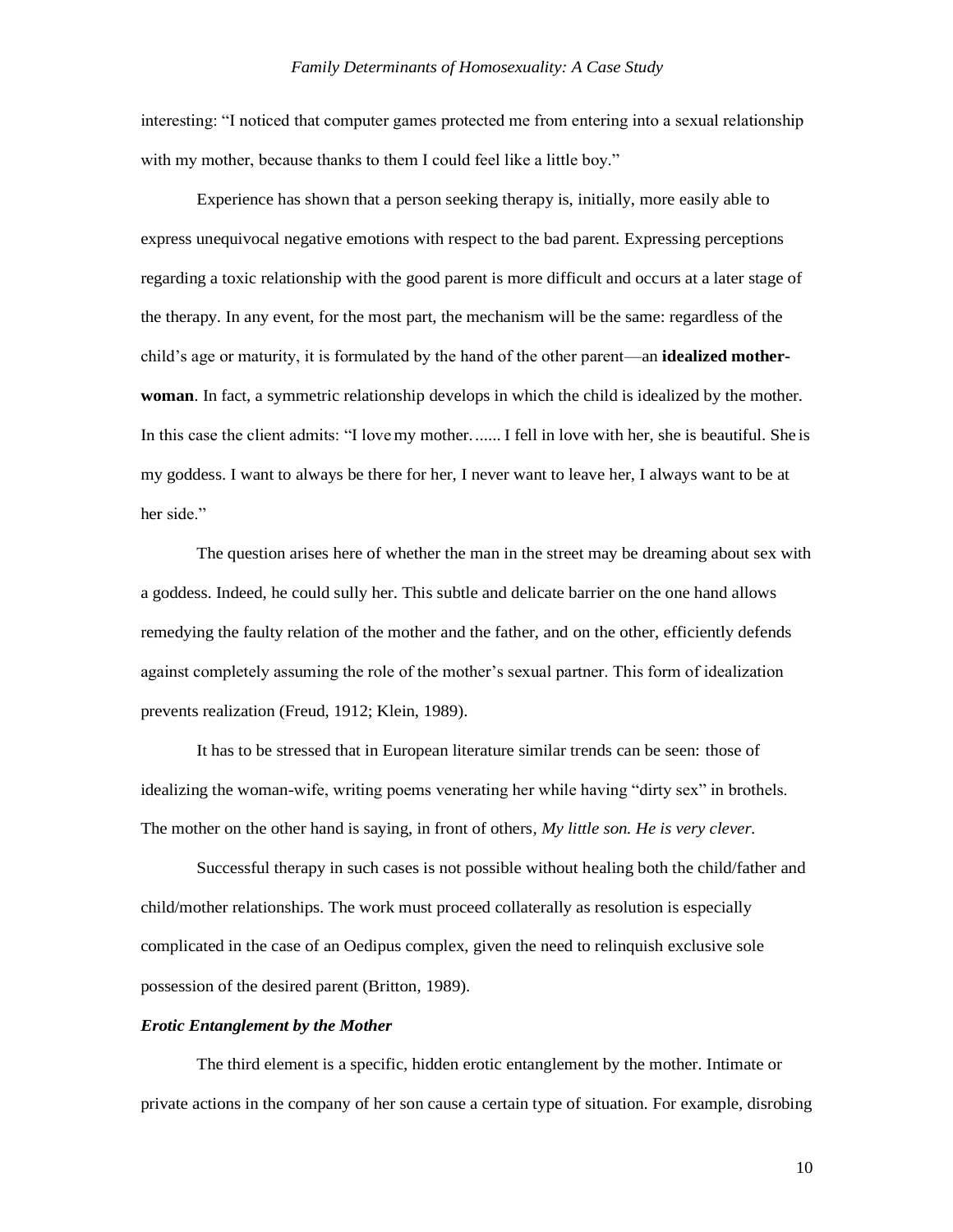or bathing with the door open; sleeping in the same room while the father sleeps in another room; bringing breakfast in bed; and wearing new clothes bought with the son's approval, may promote patterns of behavior characterized by *pursuit* and *escape* (Miller, 1981). The 28-year-old male wrote:

No! I didn't do that, even though I know that I loved her (mother)! Isn't it terrible? I feel as if I loved and love my mother with my whole male sexuality and for this reason chose homosexuality. This awareness led me to extreme arousal and orgasm. I know that thinking this way about one's mother I had to masturbate and look at pornography because there was no other choice . . . that is, incestuous sex with my mother! How is it possible to love such a woman, dream of her, of her breasts, hips, her soft, warm, sweet-smelling and rounded body, and not desire to be united with her, to be in her? This is indeed how Ilove my mother. It's true!



Picture 3

This *pursuit* and *escape* situation is not only restricted to the mother/son relationship (Picture 3.). It becomes an overarching pattern of behavior in the young person, appearing in many spheres or sometimes in all spheres of his life. It may even be observed in non-verbal body language. It is amazing that by blocking an erotic relationship between mother and son *all*  relationships may also be blocked (Lowen,1990). Examples of this phenomena may include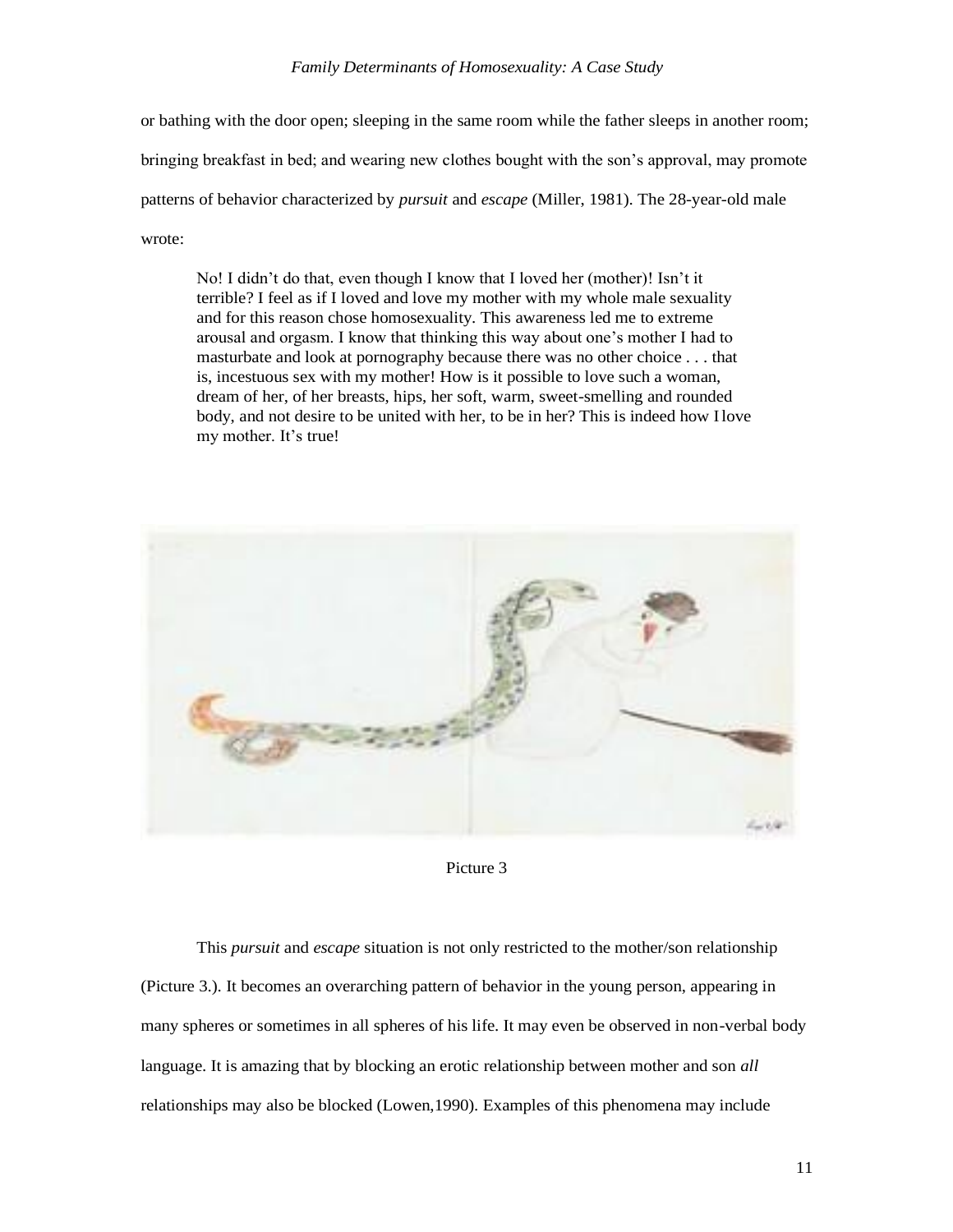studies at university may be dropped before graduation, or dreams of, and efforts towards starting, a business are squashed before any success is achieved. Sometimes psychological immobility (i.e., a weakness and inability to make decisions) is accompanied by significant agitation and great physical activity, perhaps manifested, for example, in aimless walks for hours around town.

The first time I missed one of my university classes, because I had not prepared (I had been playing on the computer for a long time), I didn't know what was happening to me—instead of being better, it seemed to me to be worse!

Although this article is largely focused on the mother/son relationship, it is important to note a co-existing factor for daughters in an erotic entanglement with their fathers. There may be negation and contempt of their own physicality along with serious psycho-physiological concerns such as erratic menstruation, anorexia, and bulimia, as well as self-harming behaviors such as cutting. The form of young women's escape from their corporeality and sexuality that I have encountered as a counselor is their depicting of themselves in their relation with the father as an angel. Maybe also transsexualism is such a form of escape from their gender that is perceived as dangerous.

In entanglement situations where the father is rejected by the mother, in the child's world, the relationship with the mother is *the* preeminent relationship. It is experienced as the source of life. Consequently, when it becomes threatened, the child feels he may lose his life (Britton,1989). Erotic relationships do not develop in a vacuum. The impact of this intensely powerful single erotic relationship is particularly influential at the time of sexual maturation. In these situations, *woman* and *mother* fuse into one in the emotional life of the growing boy.

In an earlier meeting when I was talking about my mother, I was talking about my mother, but in my feelings, there was only a little of my mother; it was 90% about a woman. I did not understand how to achieve a division in myself of woman-mother.

It is important to note in the narrative above that in the man's impressions, even in his wording, *woman* and *mother* are fused. It is also revealing of a certain opposition or bipolarity in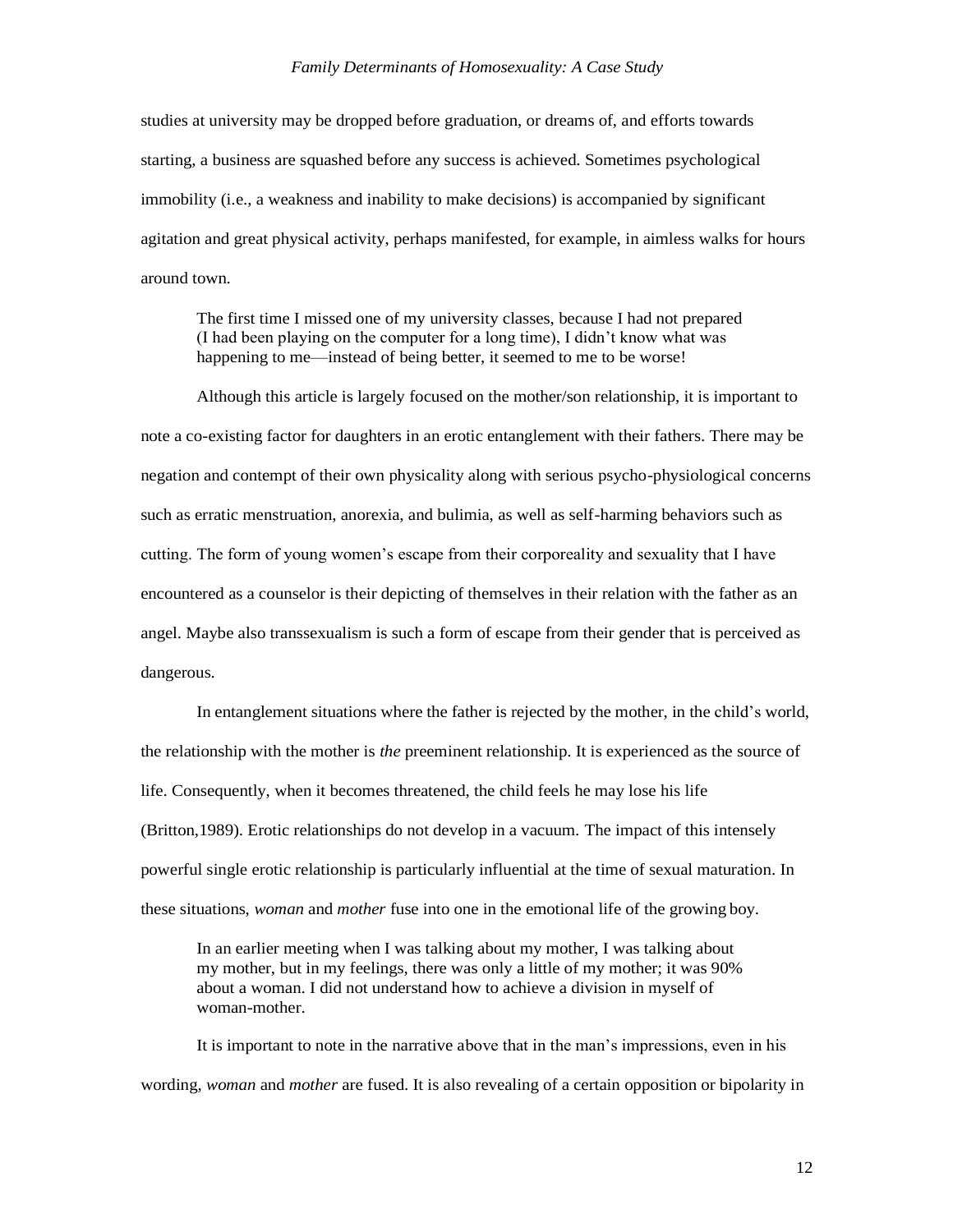the psyche (i.e., an adult man mature enough for sexual relations, and a little boy who will not allow himself to grow up since growing up might end in catastrophe). Here the great price paid by the adolescent son attempting to remedy the mother/father relationship should be pointed out. By merging the relationships of the mother and the woman, a grown man must give up having sex with women. However, since the sex drive has not been wiped out, some other form of fulfillment needs to be found.

When I was a little boy, I loved my mother as a mother, but after a certain experience I began to treat my mother as a woman, so that when I felt sexual desires, I directed them towards my mother as a woman, and since I could not allow this, this is where the homosexuality came in as a solution.

It should be said that not all men experience this entanglement in the same way. As they mature they may pursue and commit to marriage. However, problems of a sexual nature may arise, for example, an inability to consummate the marriage or maintain normal sexual relations (Malachowska, Jakima, 2007). Giving up erotic relationships links with the loss of his mother. The client wrote: *"I understood and experienced that there is a feeling of guilt in leaving the woman-mother."* In order to create a pure relationship with the mother and an openness to sexual relationships with other women, a conscious division of these two roles is intrinsic to psychotherapeutic interaction in such a case.

A situation of erotic entanglement can lead to the raising of numerous barriers which impede imagined sexual contact between mother and son. Although not exclusively so, homosexuality is one such barrier. The following statements from men trapped in this entanglement indicate other physical and/or psychological barricades:

- Physical abuse of small boys
- Fear of bad sex or of having no sex
- Creating their own virtual world via the internet and/or computer games
- Becoming introverted, solitary, withdrawn from other people.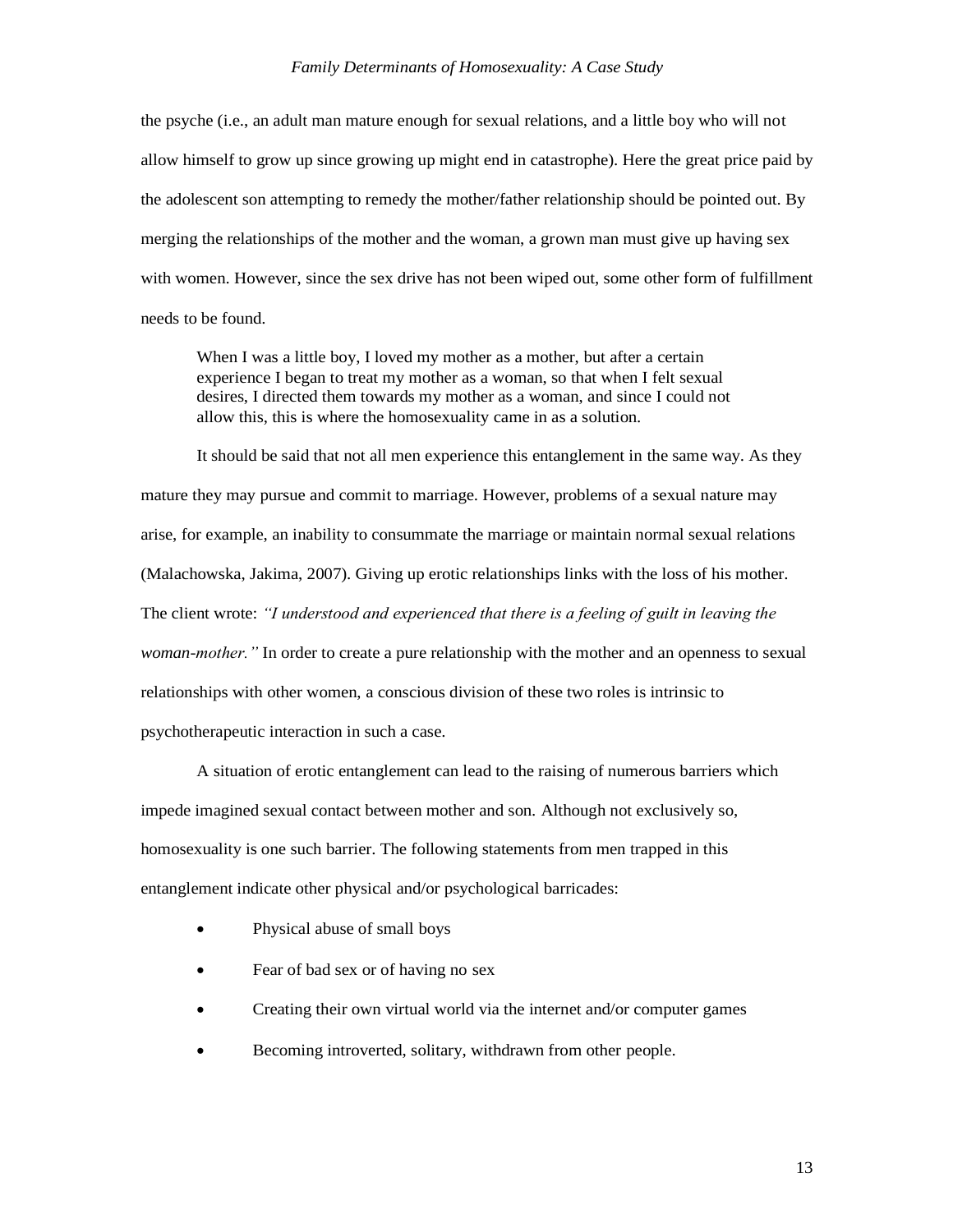Erotic entanglement does not preclude sexual relationships with other women. However, in the subconscious of the young man, to partake in a sexual relationship with a woman there exists a fear of a loving union with the woman-mother. It may prevent the fully satisfying comingling one with another, or promote undefined feelings of guilt.

I feel strange, because even though I like women, I keep having feelings of guilt, not to betray my mother. I think that if I brought a girl home and introduced her to my mother she would be glad and would not criticize her—contrary to my father. However, I would have a strange feeling that I have another woman on the side.

### **Emotional and Physical Manifestations of Entanglement**

The world of external manifestations and the world of the unconscious do not keep in contact. That which a client experiences and that which he does to veil his fear and frustration are two separate things. Alongside the absence of internal space, obsessive thoughts appear, which are meant to absorb the mind. They can take on the form of mental compulsions (e.g., continual repetition of some action, incessant deliberation or uncertainty and hesitation), which, in effect, leads to an impediment to thought and action (Nicolosi, 2009). Compulsive behavior shifts the emphasis to another pain, for example self-injury, phobias, masturbation (Coleman, 2009) perfectionism, continual house-cleaning or washing. Obsessive thinking allows the person to remain in a state of ignorance and protects him from experiencing an Oedipal situation (Kubiak, 2013).

Guilt feelings continually accompany me like a nightmare. I think that I am escaping through the guilt feelings to masturbation. I feel that these two things are connected. That is to say, when my guilt feelings become unbearable, I cannot stop thinking about masturbation, because then it seems to be the only way to relieve the stress.

Obsessive certainty is characterized by rigidity, not admitting other points of view. Doubts are not allowed (Sodre, 1994). Obsessive defenses include a firm adherence to some idea together with a need for rituals meant to prevent any type of encroachment on the resolve, because every new idea, every other point of view, is felt as a *third wheel,* an intruder which must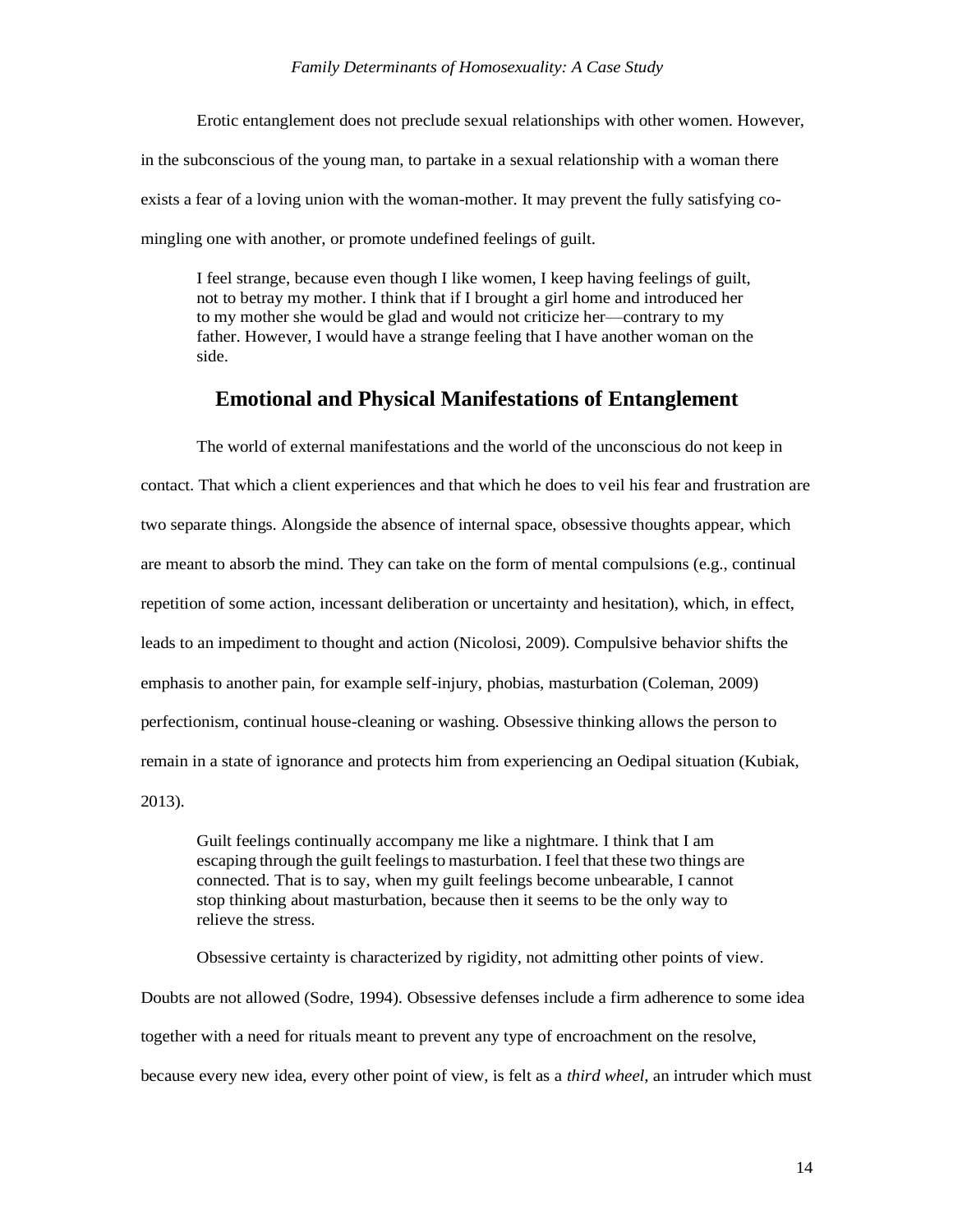be immediately eliminated for the preservation of the present exclusive relationship with the one parent. To go fluidly from one thought to another, from one opinion to another, permits the sustaining of a permanent triangular situation, in which no one side is excluded. It facilitates both evasion and an unpleasant feeling of being on the outside, and the feeling of guilt in excluding someone else (Kubiak, 2013). Making a decision and persevering with it, continuing uninterruptedly in one idea, is possible only when there is the acceptance of both parents remaining in an intimate relationship (Aronson, 2010). As this client expressed it: "Don't I want to be homosexual? Am I supposed to leave my parents' bed? Am I not supposed to feel guilty? I don't know; now I am all muddled about everything."

A person capable of perceiving that he both hates and loves one and the same person, feels the authenticity of human relationships. If, however, the **feeling of ambivalence** is removed in order to establish a division between relations with the completely good parent and with the completely bad parent, then the feeling for truth is distorted in the process. In the Oedipal relationship, it can happen that a clear separation between the good parent and the bad parent extends to the entire good and bad multi-generational family, as well as to all spheres of activity. Whilst this division is very clear to the external observer, the person endeavors, at all costs, to maintain only one dimension of these relationships. Freud called this the conflict between love and hate. Love does not extinguish hatred but only displaces it to the subconscious. On the other hand, hatred in the subconscious can not only survive, but also grow. For these varied feelings toward a parent to be an integration, they must be tolerated by the child. A mother who is seen as nurturing and loving must also be seen as a sexual mother, the sexual partner of the father and, in thisrole, unavailable and thus also frustrating (Klein, 1989). Combining these varioustruths about the mother is not easy, and consequently it is not uncommon to encounter a distorted image of woman. A subtle form of distorting her image may also be idealizing her as a woman. The developing child, who defends himself against the awareness of any kind of negative feeling towards his mother, is torn by an unsolvable quandary.

15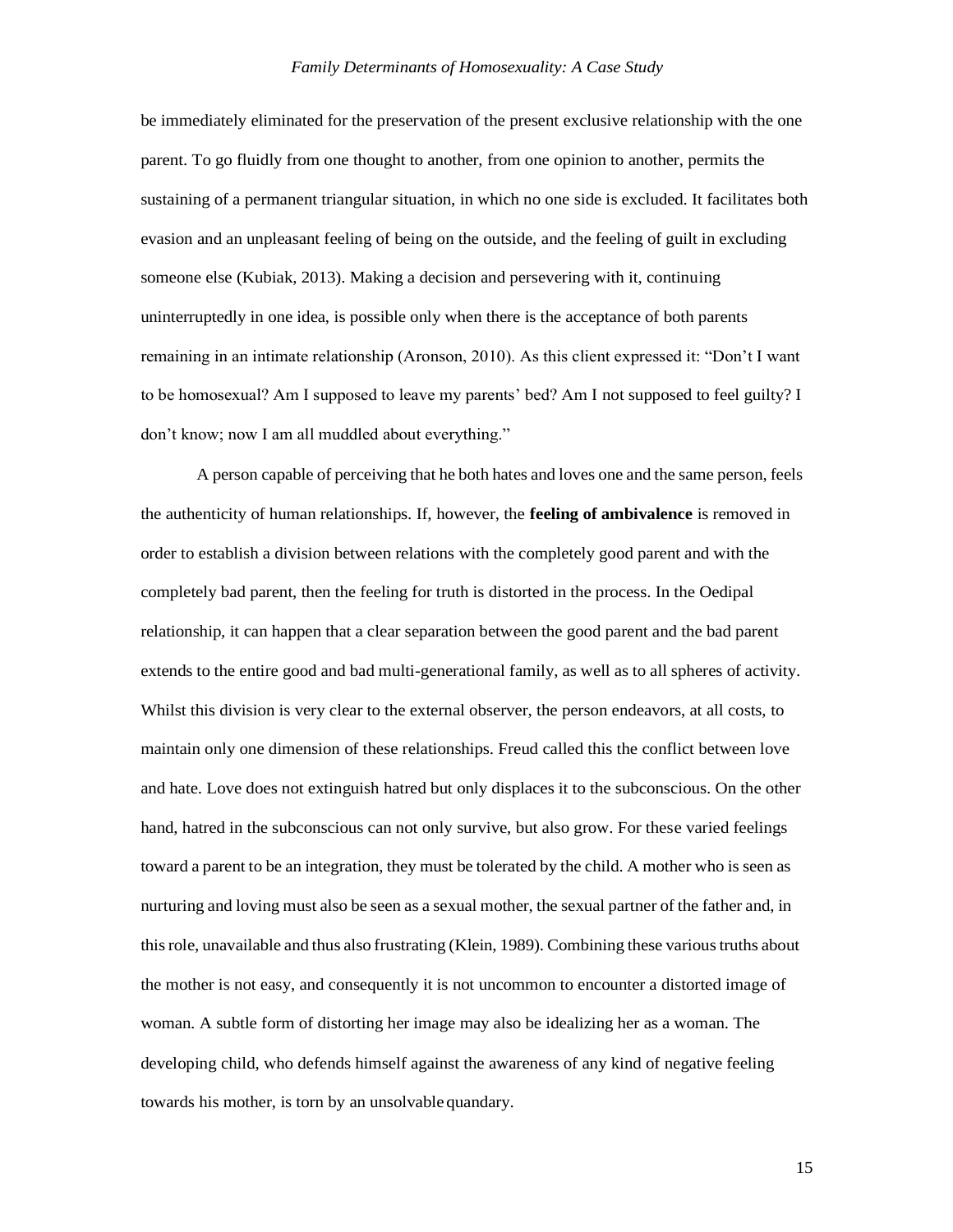Therapist: In your last email you wrote that you feel anger towards your mother. Client: Yes, because she permitted a situation which has broken me for life. I feel anger that she transferred her feelings about her husband onto me. T: Are you glad about this?

K: [laughing] I am angry that in my presence she humiliated and offended my father, because I took it as if she were trying to turn me against my father and bind me even more strongly only to herself.

T: You are talking about being angry with your mother, but at the same time you don't express it to her. And now, recounting it, you laugh. Could it be that you don't feel a difference between anger and love?

Irrespective of whether it is psychological or erotic entanglement, sexual abuse and, or

molestation, all are associated with the manipulation of a more powerful, wiser, more mature

parent who is looking for support and understanding from the weaker child (Garber, 2005).

When I started to mature, my dad noticed that there was "something wrong" with me, that I was a little "womanly." He tried to take me to the gym—typical manly things like that. It didn't have any effect though, because I told my father that actually I had a hernia. I remember as if it were yesterday how he answered me more or less like this: "Oh, yes. I forgot. Too bad." But in his face I saw defeat, disappointment, and helplessness. When I write about it, I feel like crying because I see now how my father fought for me, for my masculinity, and I didn't see it. I remember too, that my mother defended me from my father—when he perceived that I was too "soft" and was strict, my mother would protect me. Why?! She wanted to have her little boy!!! And she rejected my father! How blind I was! How greatly I wounded my father. Unknowingly but I wounded him! And on top of that I was grateful to my mother for protecting me from my father!

In conclusion, Britton's (1989) words deserve to be repeated, that the Oedipus complex is

concurrent with depression, and also that **resolving an Oedipus complex is not done once and** 

**for all, but rather sometimes certain life situations will activate vestigial aspects of it. It** 

**must be worked on throughout the whole of our life.** This thought may awaken internal

resistance in us. My first publication treating this problem, *The Oedipus Complex and Professional* 

*Rivalry* (Szopinski, 1998, pp. 39–54), is connected to the conviction that there may be definitive

closure after long-term therapy if the client has married, had children, functions in his profession.

However, I presently observe that this particular client has been unemployed for a long time.

After resuming contact in the context of therapy, at the first meeting dedicated to ways of looking

for work, his erotic relationship with his mother was very clearly manifested. When I asked him if

a picture represented his looking for a job, he answered*, "For me it reminds me of the breasts of*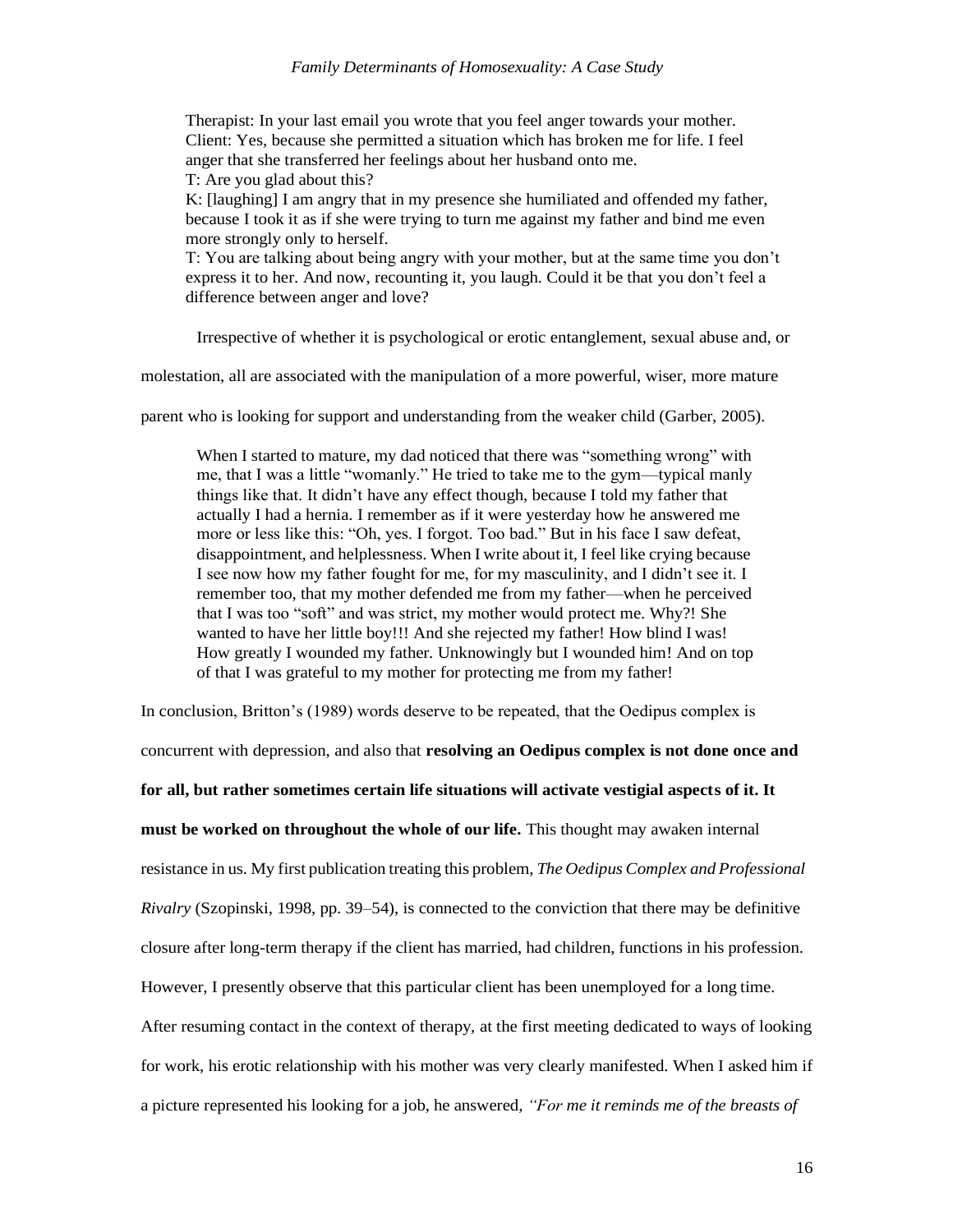*an old woman."* At the same time, I also noticed a kind of inability, an absolute stupor, in discussing the current relationship with his wife.

We understand now that unresolved Oedipal emotions of early childhood neither ebb away nor disappear, but remain, steadily becoming stronger as the youth matures and grows. A sort of reversal of the configuration then takes place. For the child, the parent couple is creative; for the elderly, they are the younger generation. One generation is replaced by the next, and in later life, a feeling of having lost position accompanies this. Identifying with the achievements of the younger generation, however, can ease the feeling of being left out. Identification with the happiness of his parents can help a child alleviate the painful Oedipal fears stirred up by his awakening to the realization of his parents' sexual relationship which excludes the child (Balfour, 2009).

Oedipal illusions are fantasy defenses meant to obscure psychological reality. In a situation where illusion reigns, curiosity leads to catastrophe. In the tragic situation existing in the Oedipus context, the uncovering of the Oedipal triangle is experienced as the death of the two parents. Britton (1989) expresses the conviction that we all sometimes believe in such notions. In feeling the sorrow of the loss of an exceptional relationship, we can understand how the Oedipal triangle doesn't kill the relationship itself, only the image of it. A characteristic of entanglement is, in the end, a rigidity in outlook on the topic of the existing relationship. Its elements include a conviction about the immobility of such a form of relationship and the impossibility of changing it. Each change in the relationship is considered destructive. The rigidity manifests itself not only with respect to the familial relationship but also by the way it influences thought processes in situations of confrontation with differing ideas on social and political issues. An unresolved Oedipal relationship is passed on to the next generation. This statement is not surprising when we look at the family as system.

I saw that my father was also very strongly attached to his mother. He didn't know how to express either anger or opposition either to his mother or to his

17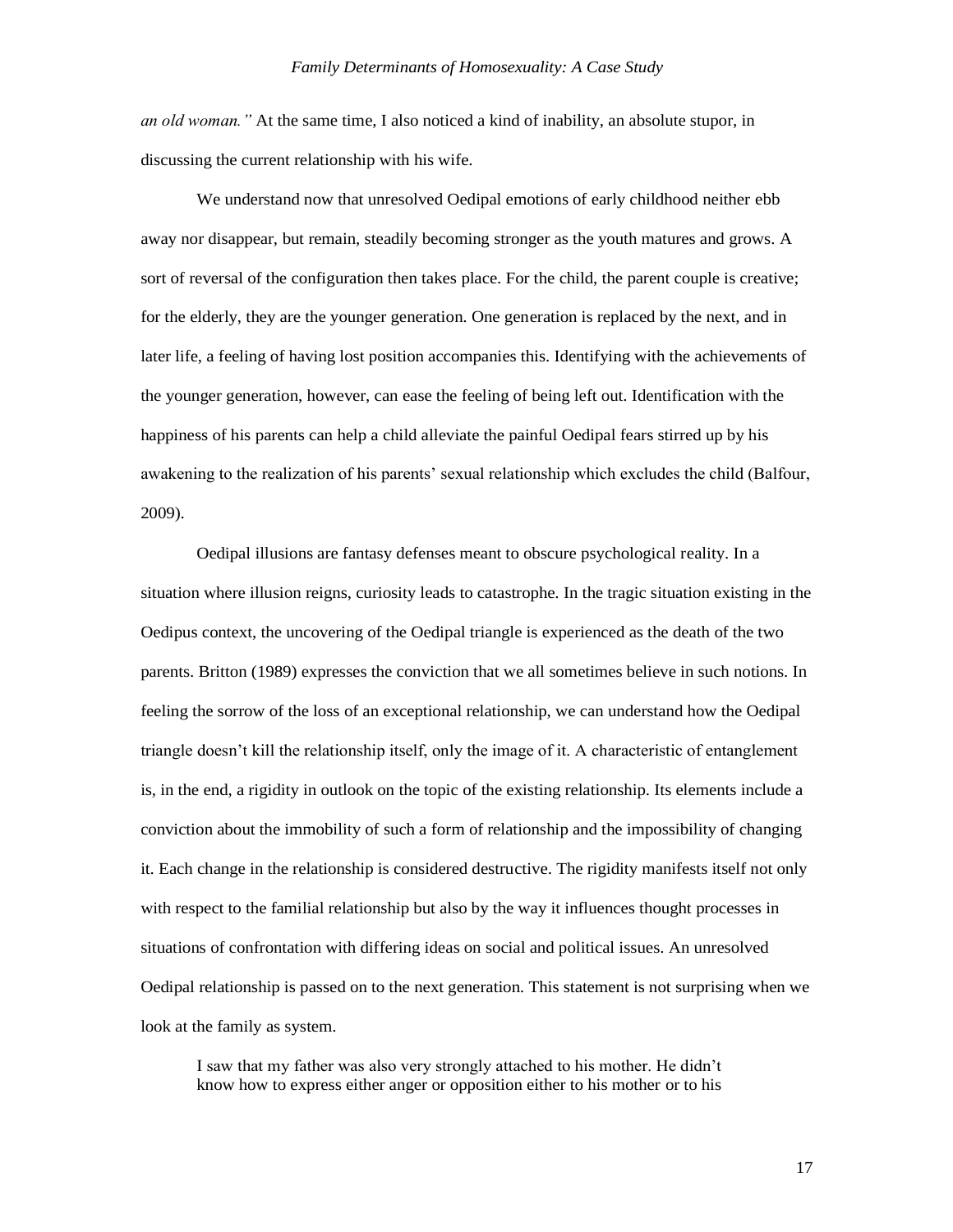wife. I have had the experience that this is not only my own history playing out, but also my father's.

Work with this man lasted two years. We were working directly, through psychotherapy meetings and, because my client was living abroad making regular meetings impossible, virtually by Skype. His last letter expressed his happiness that now. After discovering the erotic entanglement with his mother and leaving it, he finally has the power to do what he really wants.

## **Conclusion**

The emotional union with one's mother is an entanglement easy enough to diagnose as it has certain very distinctive characteristics. Most frequent and clear in the client's narratives is the division between good and bad parents. During the course of therapy, other hallmarks spring to the eye: indecisiveness, guilt feelings, ambivalence in activity characterized by simultaneous effort and avoidance, reluctance to grow up, inability in developing relationships with the opposite sex in addition to phobias or compulsive behavior. Compulsive behaviors assume a variety of forms. For example, religious people carry many devotional items, starting from a Tshirt with Michael the Archangel struggling with the devil, to crucifixes, rosaries, and other sacred images. When I counted ten of them, the client opened his wallet and showed me several other examples. The impression may be that the function of these items is not to protect him from compulsive masturbation, but rather expiation.

Coming out of entanglement can sometimes take several years. In retrospect, I have observed various degrees of entanglement which appear to dictate the length of the coming out process. Entanglement will range from a purely emotional dependence to a deeper and more erotic entanglement, about which, at a certain stage of therapy, a young man will loudly and unequivocally tell about his hitherto suppressed sexual desiresregarding his mother. More often, for obvious reasons, men come to me for help. This does not mean it is a problem unknown between fathers and daughters.

18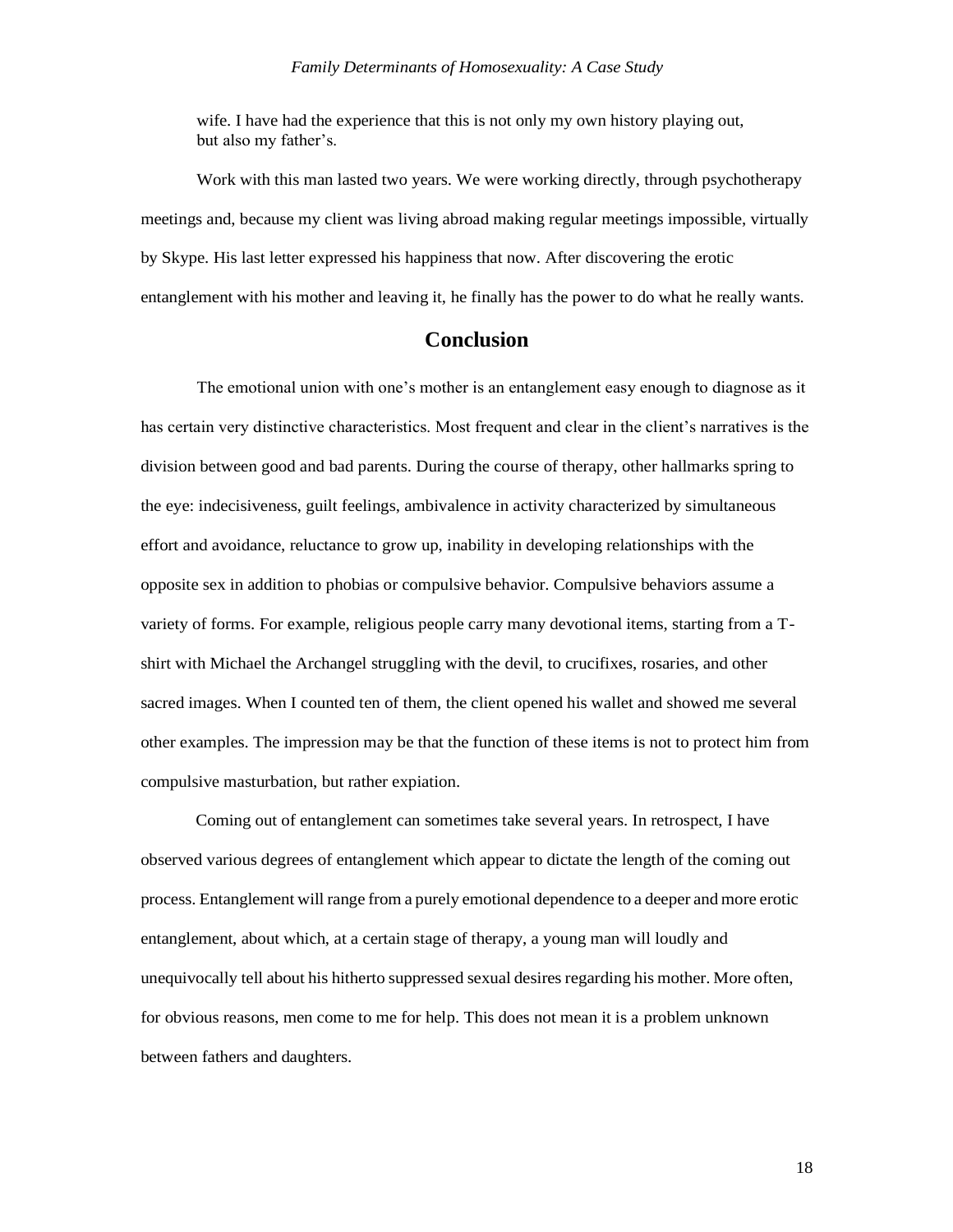Finally, the question arises as regards to why one child in one family pays a very high price for undertaking a "mission impossible" to repair the relations between his parents, while another child, perhaps in similar familial circumstances, grows up without any disturbances. It must be stressed that perceptions of the poor bond between parents triggering the child's compensative behavior is not always an objective fact. While parents may be functioning correctly and subjectively satisfied with their relationship, their child may interpret it differently (e.g., a son interprets his mother as a warm person and his father as exacting and tough). A child idealizes and takes more from the parent considered to be "better." The child may consider him or her "his own," and thus give more to that individual than the "worse" parent.

An accumulation of internal and external factors may be noticed in the creation of this peculiar situation. It may be said that all these behaviors are characterized by an underlying antagonism exacerbated by the son's anxiety about being close to his mother, his will to integrate the family, the will to give the mother more than the father gives her, while at the same time desiring more from the mother than from the father. This antagonism is destructive for the patient but is efficient in keeping the permanent balance of trying to be close to the mother while yet avoiding the closeness—it efficiently protects against incest.

### **Final Words**

We owe a lot to Freud in psychology, but if we remained faithful to him today, we would have to experience helplessness against homosexuality. Infidelity to the father of psychoanalysis has turned out to be a blessing. Fortunately, we have gone further today. But Socarides (1995), the famous continuator of Freud, encouraged looking for the deepest causes of homosexuality in further research. I hope that this article is faithful to his ideal.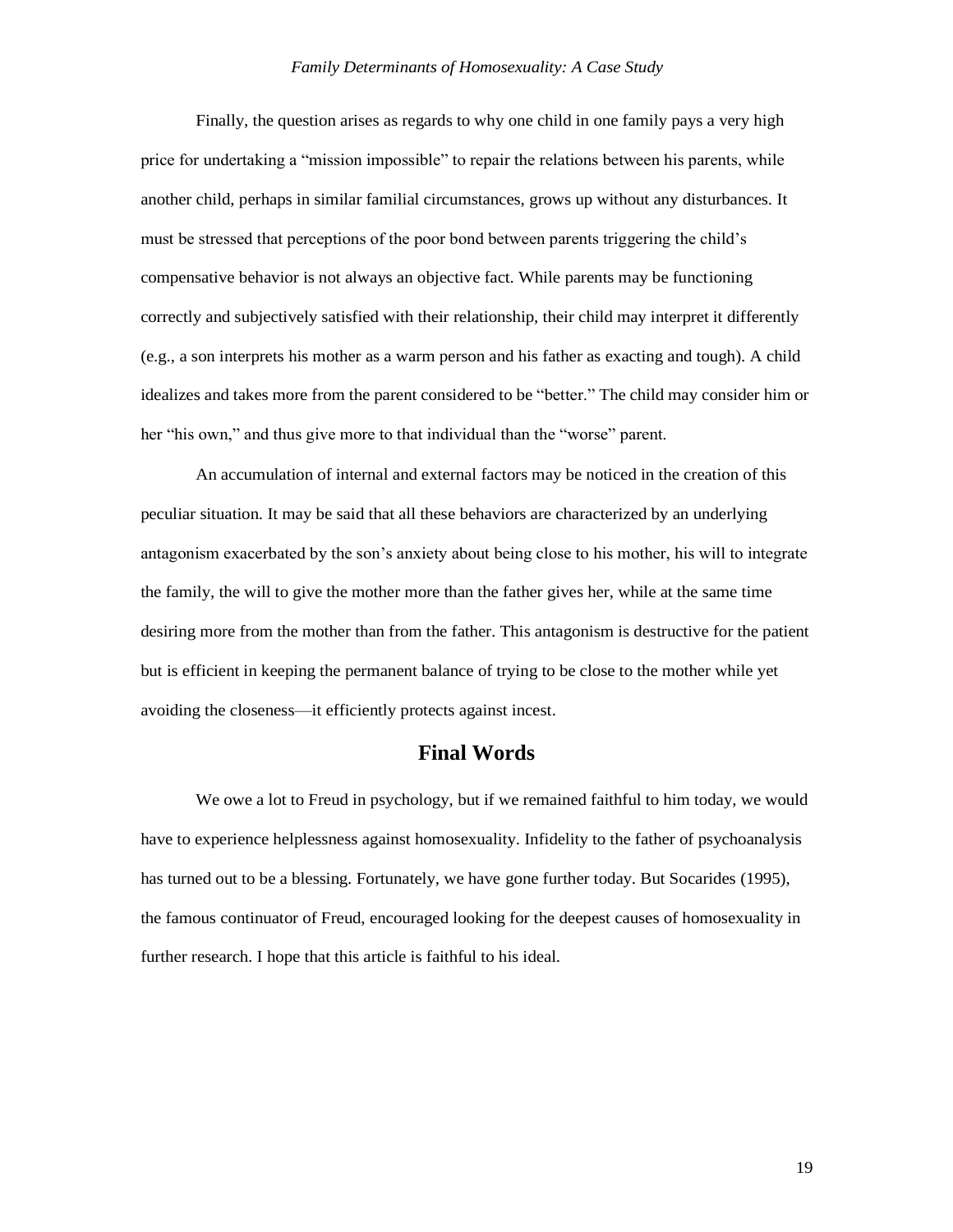# **References**

- Aronson, E. (2010). *Not by chance alone: My life as a social psychologist.* New York, NY: Basic Books.
- Balfour, A. (2009). Intimacy and sexuality in later life. In C. H. Clulow (Ed.), *Sex, Attachment and Couple Psychotherapy*, 217–236. London, UK: Karnac Books.
- Bieber, J., & Bieber, T. (1979). Male homosexuality*. Canadian Journal of Psychiatry, 24*(5), 409– 421.
- Bion, W. R. (1959). Attacks on linking. *International Journal of Psycho-Analysis, 40,* 308–315.
- Britton, R. (1989). The missing link: Parental sexuality in the Oedipus complex. In J. Steiner (Ed.), *The Oedipus Complex Today: Clinical Implications*, 77–93. London: Karnac Books.
- Coleman, W. (2009). What do we mean by "sex"? In C. H. Clulow (Ed.), *Sex, Attachment, and Couple Psychotherapy,* 74–99. London, UK: Karnac Books.
- Darke, P., Broadbent, M., & Shanks, G. (1998). Successfully completing case study research: Combining, rigour, relevance and pragmatism. *Information Systems Journal, 8*, 273–289.
- Freud, S. (1912). On the universal tendency to debasement in the sphere of love (Contribution to the Psychology of Love II). *Freud's Complete Works, 11*, 179–190.
- Freud, Z. (1951, April). Historical notes: A letter from Freud in *The American Journal of Psychiatry, 107*(10), 786–787.
- Fitzgibbons, R. (1999). The origins and therapy of same-sex attraction disorder*.* In C. Wolfe (Ed.), *Homosexuality and American Life*, 85–97. Dallas, TX: Spence Publishing Company.
- Gay, P. (1995). *Freud: A Life for Our Time.* London: Papermac.
- Garber, B. (2005*).* Parental alienation and the dynamics of enmeshed parent-child dyad: adultification, parentification and infantilization*.FamilyCourtReview, 49*(2), 322–335.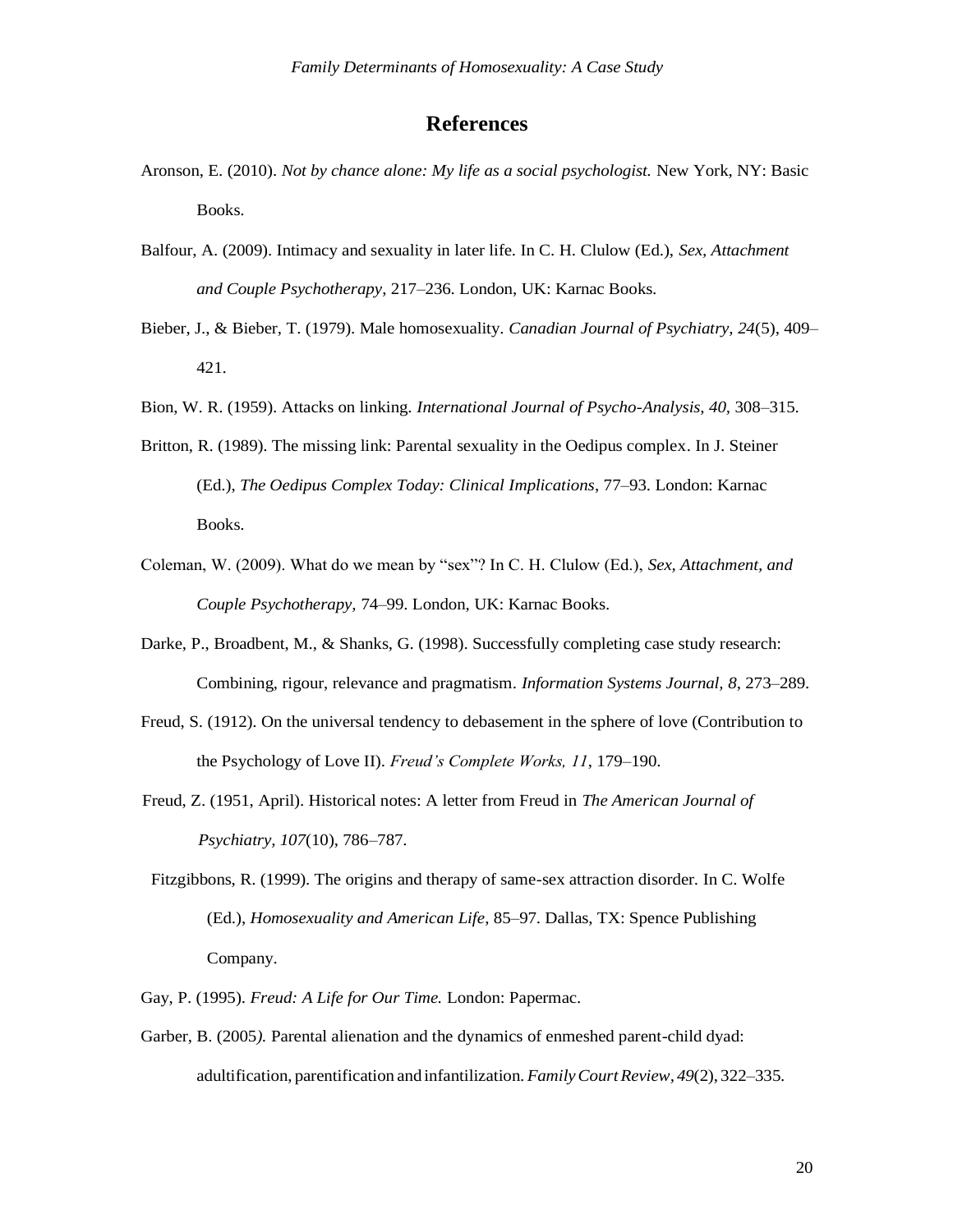- Gruber, H. E. (1980). Cognitive psychology, scientific creativity, and the case study method*.* In M. D. Greek, R. S. Cohen, G. Cimino (Eds.), *On Scientific Creativity,* 295–322. Amsterdam: D. Reidel.
- Klein, M. (1989). Oedipus complex in the light of early-childhood fears*.* In J. Steiner (Ed.), *The Oedipus Complex Today, Clinical Implications*. London, UK: Karnac Books.
- Kubiak, A. (2013). *Zaburzenia obsesyjno-kompulsywne w świetle Kompleksu Edypa [Obsessivecompulsive disorders in light of the Oedipus complex].* Warszawa*:* Instytut Psychoanalizy i Psychoterapii.
- Kutter, P. (1998). *Moderne Psychoanalyse: Eine Einführung in die Psychologie unbewusster Prozess*. Stuttgard: Klett-Cotta.
- Lee, A. S. (1989). Case studies as natural experiments*. Human Relations, 42,* 117–137.
- Lowen, A. (1990). *The Spirituality of the Body*: *Bioenergetics for Grace and Harmony.* Hinesburg, VT: The Alexander Lowen Foundation.
- Mahler, M. S., Pine, F., & Bergman, A. (1975). *The Psychological Birth of Human Infant: Symbiosis and Individuation*. New York: Basic Books.
- Małachowska, E., & Jakima, S. (2007). Cechy osobowościowe w związkach nieskonsumowanych [Personality traits in unconsumated marriages]. *Seksuologia Polska, 5*, 41–50.
- Miller, A. (1981). *Du solls mich merken. Variationen uber das Paradis-Thema.* Frankfurt am Main: Suhrkamp Verlag.
- Nicolosi, J., & Nicolosi, L. A. (2002). *A Parent's Guide to Preventing Homosexuality*. Downers Grove, IL: InterVarsity Press.
- Nicolosi, J. (1997). *Reparative Therapy of Male Homosexuality. A New Clinical Approach* (2 Ed.). New York, NY: Jason Aronson, Inc.
- Nicolosi, J. (2009). *Shame and Attachment Loss: The Practical Work of Reparative Therapy.* Downers Grove, IL: InterVarsity Press.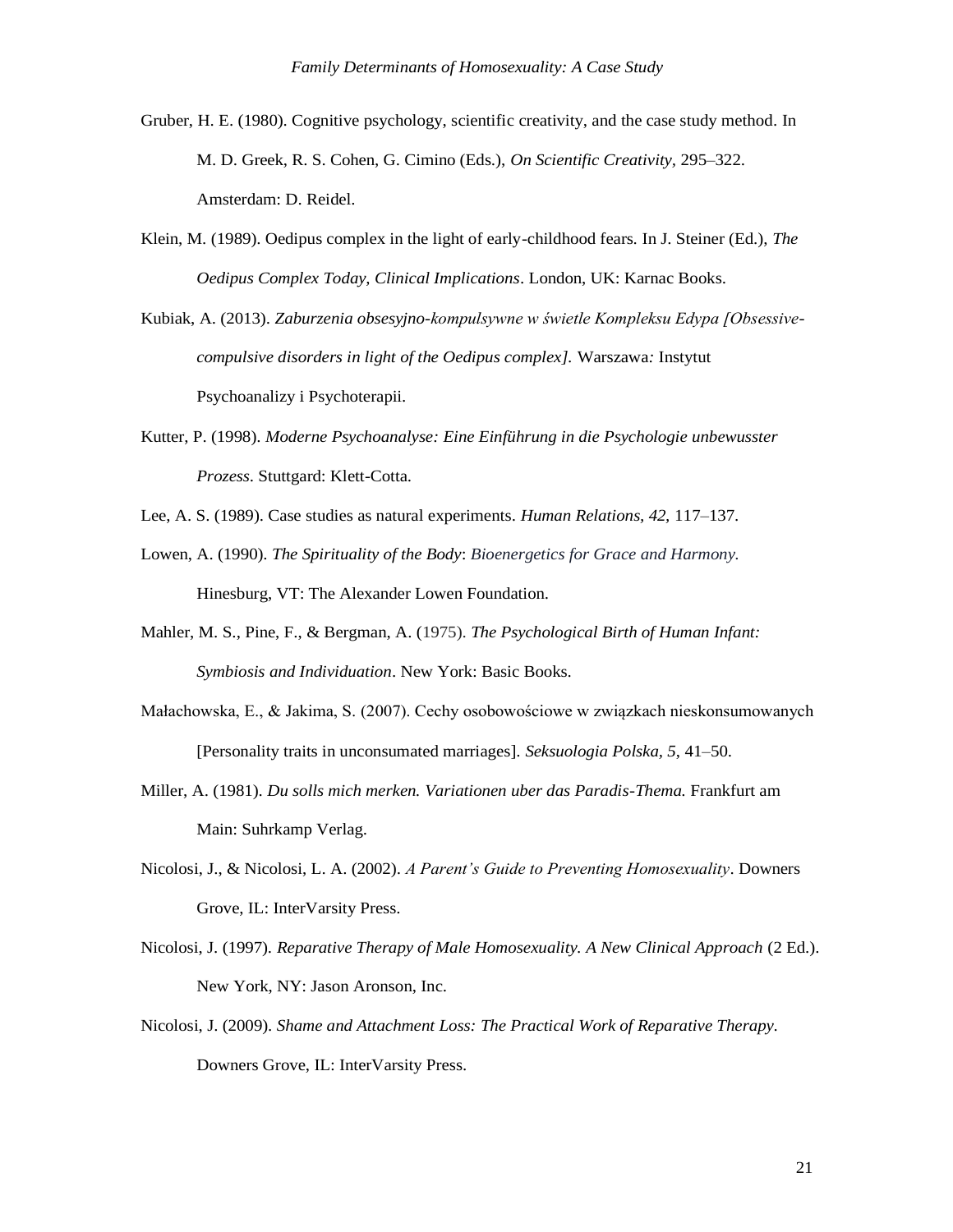- Socarides, C. H. W. (1975). *Beyond Sexual Freedom.* New York: Quadrangle/New York Times Book Co.
- Socarides, C. H. W. (1995). *Homosexuality: A Freedom Too Far*. Phoenix: Adam Margrave Books.
- Sodre, I. (1994). Obsessional certainty versus obsessional doubt: From two to three*. Psychoanalytic Inquiry, 14*, 379–392.
- Szopiński, J. (1998). Kompleks Edypa a rywalizacja zawodowa [The Oedipus complex and professional rivalry]. *Psychoterapia, 4*, 39–54.
- Szopiński, J. (2016). *Więź rodziców a kreatywność dzieci [Parents Bond and Creativity of Children]*. Warszawa: CeDeWu.
- Szymczyk, L. (2013). Relacje w rodzinie a rozwój tożsamości i identyfikacji płciowej dzieci w wieku przedszkolnym [Relationships in the family and the development of sexual identity and identification]. *Fides et Ratio. Kwartalnik Naukowy, 3*(15), 86–97.
- Urbaniak, A. (2000). Ojcostwo: dar i zadanie [Fatherhood: A gift and a task]. In A. Garbarz (Ed.), *Horyzonty ojcostwa [Horizons of Fatherhood],* 11–17. Rzeszów:Wydawnictwo UR.
- Yin, R. K. (2002). *Case Study Research, Design and Methods*(2nd Ed.). Newbury Park, Sage Publications.